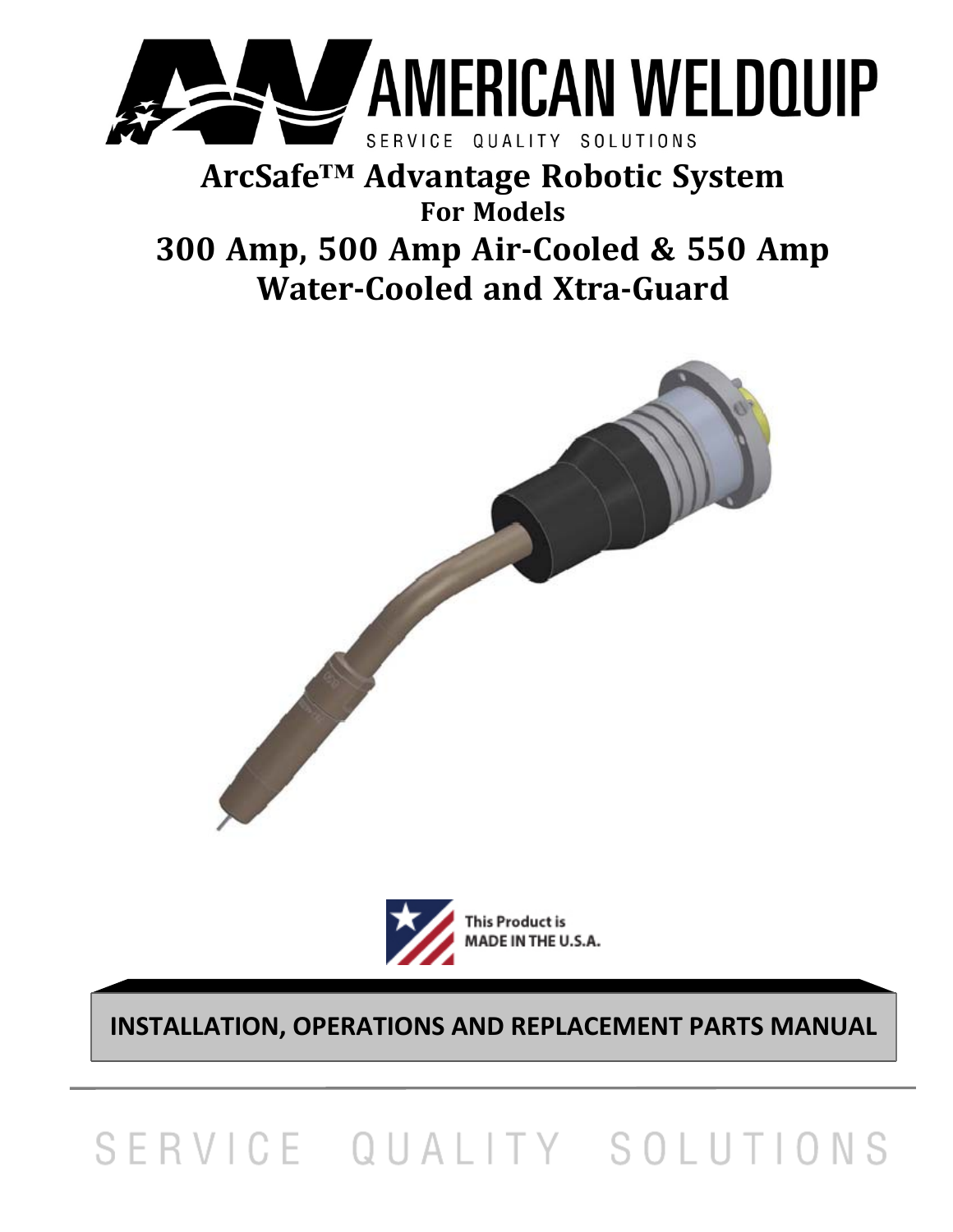# **TABLE OF CONTENTS**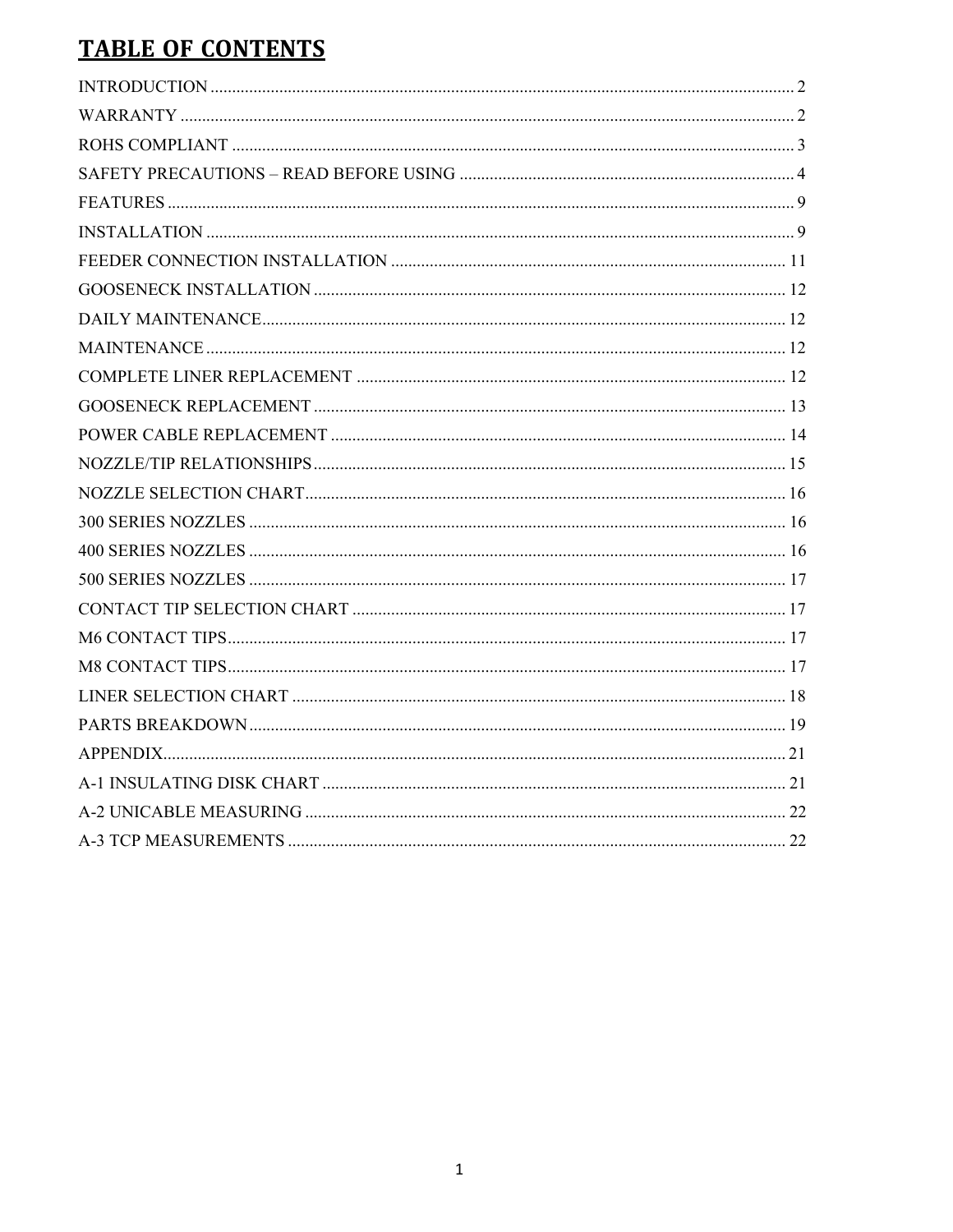# **INTRODUCTION**

Thank you for purchasing an American Weldquip product. The American Weldquip product you have purchased has been carefully manufactured, assembled, and fully tested. This manual contains information on the installation, operation, maintenance, and replacement part breakdown. Please read, understand, and follow all safety instructions, warnings, and procedures. Keep this manual handy for referencing installation, operation, maintenance, and part ordering information. While every precaution has been taken as to the accuracy in this manual, American Weldquip assumes no responsibility for errors or omissions. American Weldquip assumes no liability for damages resulting from the use of the information contained in this manual. American Weldquip shall have no liability to the buyer for consequential damages or expenses by any defect whatsoever.

#### **WARRANTY**

AMERICAN WELDQUIP MIG guns and parts are warranted to be free of defects in material and/or workmanship for the period listed below. For any product found to be defective under normal use, AMERICAN WELDQUIP at our option, will repair, replace, or issue a credit for the value of the defective product. All warranty claims must be submitted by the original purchaser. Use of non-genuine AMERICAN WELDQUIP parts and/or consumables may damage and/or severely limit the performance of the equipment which may limit or void any warranties. AMERICAN WELDQUIP will not assume responsibility for incidental damages or expenses related to any defect. This warranty does not cover damage caused by misuse or abuse, accident, alteration of product, improper installation, misapplication, lack of reasonable care and maintenance, unauthorized repairs or modifications, loss of use while at a repair facility or other conditions that are beyond the control of American Weldquip.

A Return Merchandise Authorization Number (RMA#) must be attained from the factory for any product being returned for Warranty Repair or Replacement. All returned products must be shipped freight prepaid by the sender. No-charge replacements, repaired products, or credit will be issued once the returned product has been evaluated and warranty condition has been verified. If an immediate replacement is required before proper warranty evaluation, a purchase order number is required, and the goods will be invoiced. A credit will be issued once it is determined that a warranty condition exists.

#### **STANDARD WARRANTY**

| All Semi-Automatic, Automatic, Robotic MIG Torches and Components= 120 Days       |  |
|-----------------------------------------------------------------------------------|--|
| MIG Torch Trigger Switches (Contacts only) - Excludes Smoke Extraction = LIFETIME |  |
|                                                                                   |  |
|                                                                                   |  |
|                                                                                   |  |

#### **LIMITED EXTENDED WARRANTY PROTECTION**

This limited extended warranty protection expands coverage to loyal customers who use all GENUINE American Weldquip consumables. Customers filing a claim under the extended warranty will need to prove, by providing past invoices, that they have been purchasing and using Genuine American Weldquip consumables.

| All Semi-Automatic, Automatic, Robotic MIG Torches and Components = 1 YEAR        |
|-----------------------------------------------------------------------------------|
| MIG Torch Trigger Switches (Contacts only) - Excludes Smoke Extraction = LIFETIME |
|                                                                                   |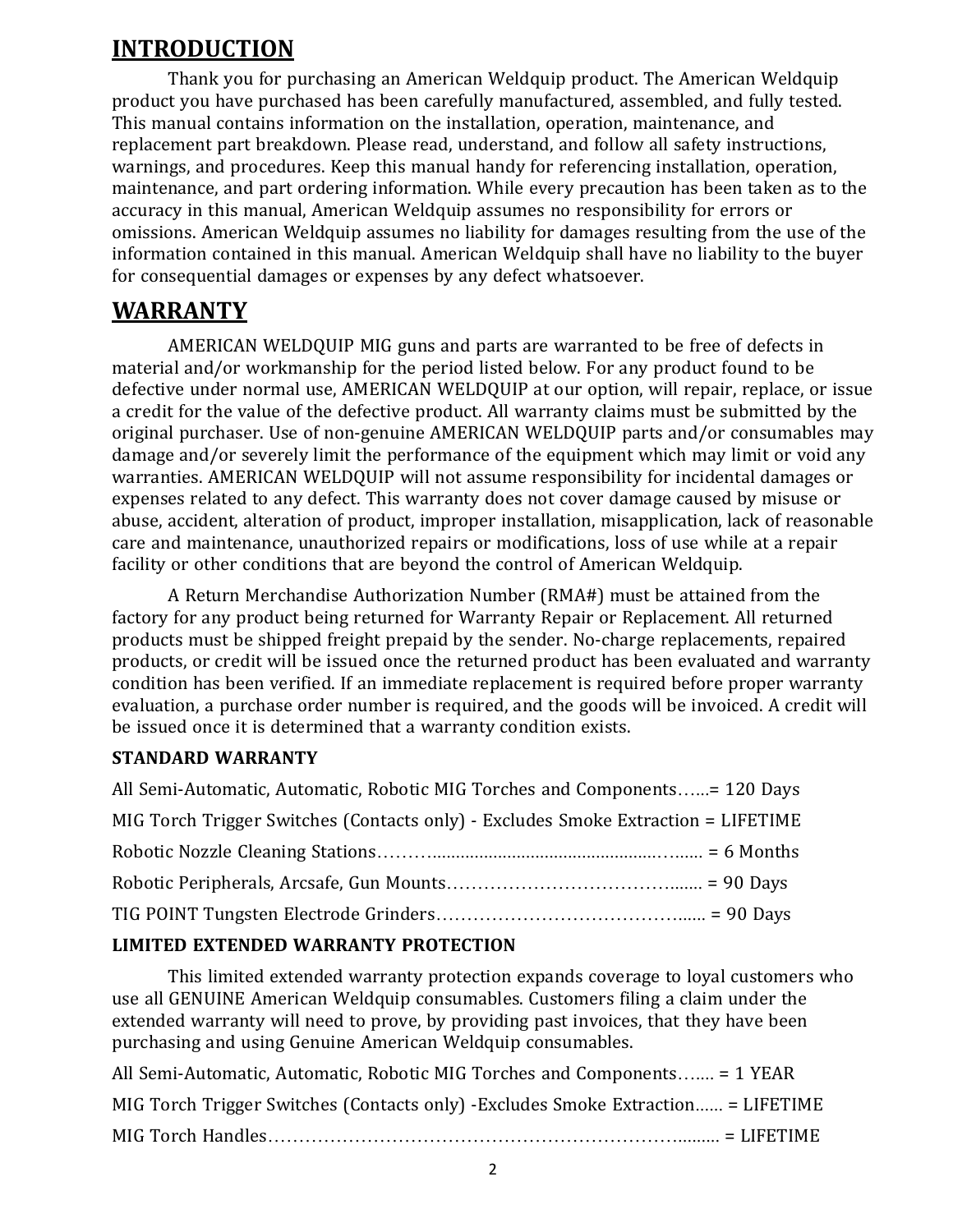# **ROHS COMPLIANT**

RoHS (Restriction of Hazardous Substances) is an environmental law which addresses the European Union directive 2002/95/EC known as the RoHS Directive. The RoHS directive restricts the use of hazardous substances listed below in electrical and electronic equipment. While it is not a requirement to meet the directive in the United States, currently, American Weldquip Inc. feels this is an important part of our "Go Green initiative. We have taken all reasonable steps to try to ensure the supporting evidence regarding the absence of the restricted substances to support RoHS compliance.

For reference, the maximum concentration values of the restricted substances by weight in homogenous materials are:

| Polybrominated Diphenyl Ethers (PBDEs)-0.1% |  |
|---------------------------------------------|--|
|                                             |  |

For RoHS Certification of Compliance Letter on a particular product please visit our website – www.weldquip.com or email us at technical@weldquip.com or call 330-239-0317.

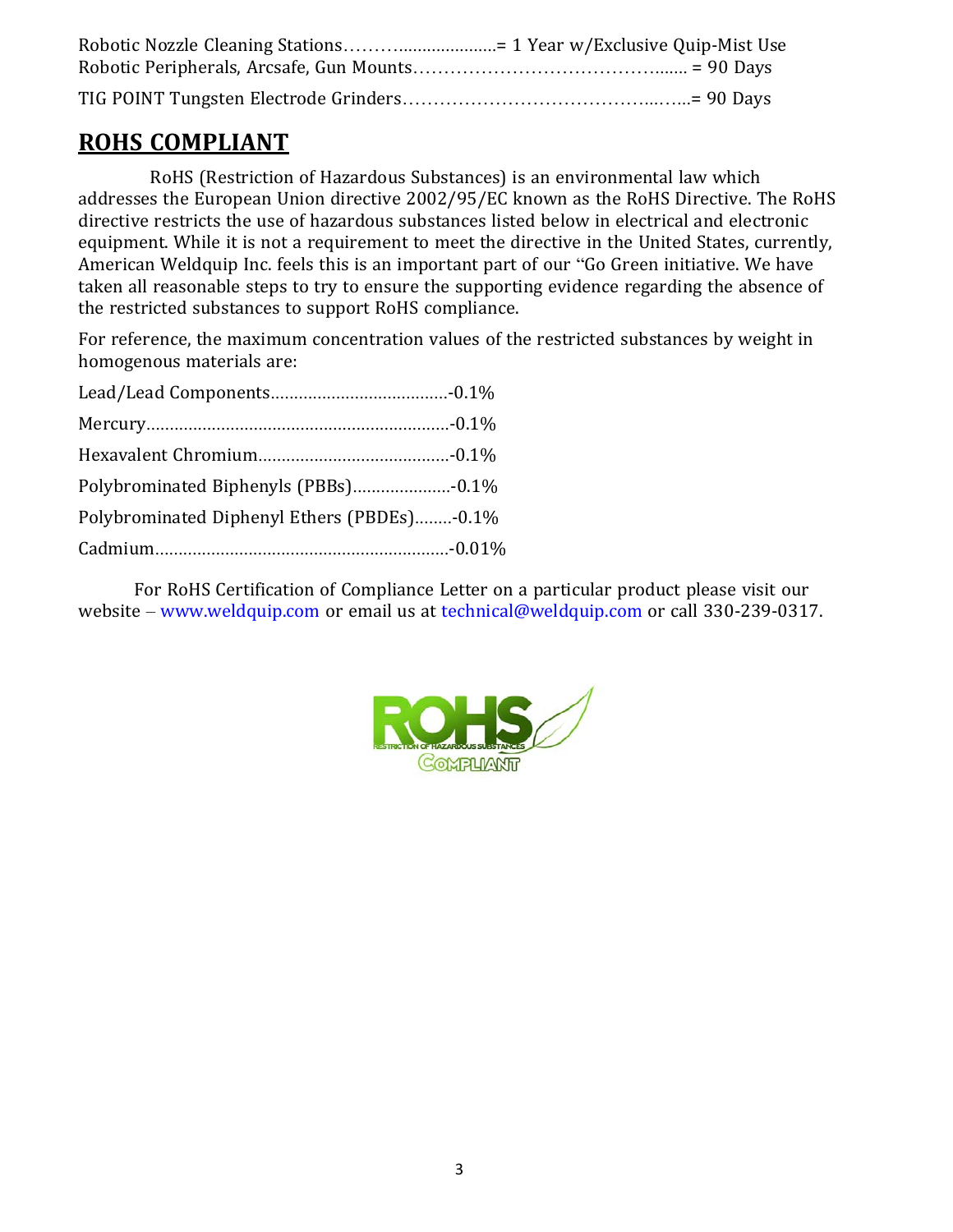# **SAFETY PRECAUTIONS – READ BEFORE USING**

Before installing, operating, or performing maintenance please read the safety precautions below. Failure to observe safety precautions can result in injury or death.

Read and follow the Owner's Manual carefully before installing, operating, or servicing equipment. Read and understand all safety information.

#### **CALIFORNIA PROPOSITION 65 WARNINGS**

This product, when used for welding and cutting, can produce fumes or gases which contain chemicals known to cause birth defects and cancer. (California Health & Safety Code Section 25249.5 et seq.) **WASH HANDS AFTER HANDLING**

# **EMF – ELECTRICAL AND MAGNETIC FIELDS MAY BE DANGEROUS**

Electrical current flowing through any conductor causes localized Electric and Magnetic Fields (EMF). Welding current creates and EMF field around welding cables and welding machines.

**WARNING ‐ EMF fields may interfere with some pacemakers and other medical implants. Implanted medical device wearers should consult their doctor before operating or going near any arc welding applications. In addition, exposure to EMF fields in welding may have other unknown health effects.**

- Welders should use the below procedures to minimize the exposure to EMF fields from the welding circuit.
- Route the cables close together. Secure by twisting, taping, or using a cable cover to keep together.
- Never coil, wrap, or drape welding cables around your body.
- Do not place your body between welding cables. Arrange so that cables are on one side and away from the operator.
- Connect the work clamp(ground) to the workpiece as close as possible to the area to be welded.
- Do not sit, lean, and stand next to the welding power source.
- Do not breathe the fumes and gases as they can cause asphyxiation.

# **FUMES AND GASES CAN BE DANGEROUS**



#### **WARNING ‐ WELDING AND CUTTING PRODUCE FUMES AND GASES THAT ARE HAZARDOUS TO YOUR HEALTH**

Fumes and gases generated from welding can cause severe injury to respiratory system and even death. In poorly vented areas it is required to properly ventilate the area and/or use local forced ventilation or other fume control equipment at the arc to remove welding and cutting fumes and gases.

The recommended way to determine adequate ventilation is to sample for the composition and quantity of fumes and gases to which personnel are exposed. The worker exposer level should be checked initially and periodically thereafter to maintain applicable OSHA PEL and ACGIH TVL limits.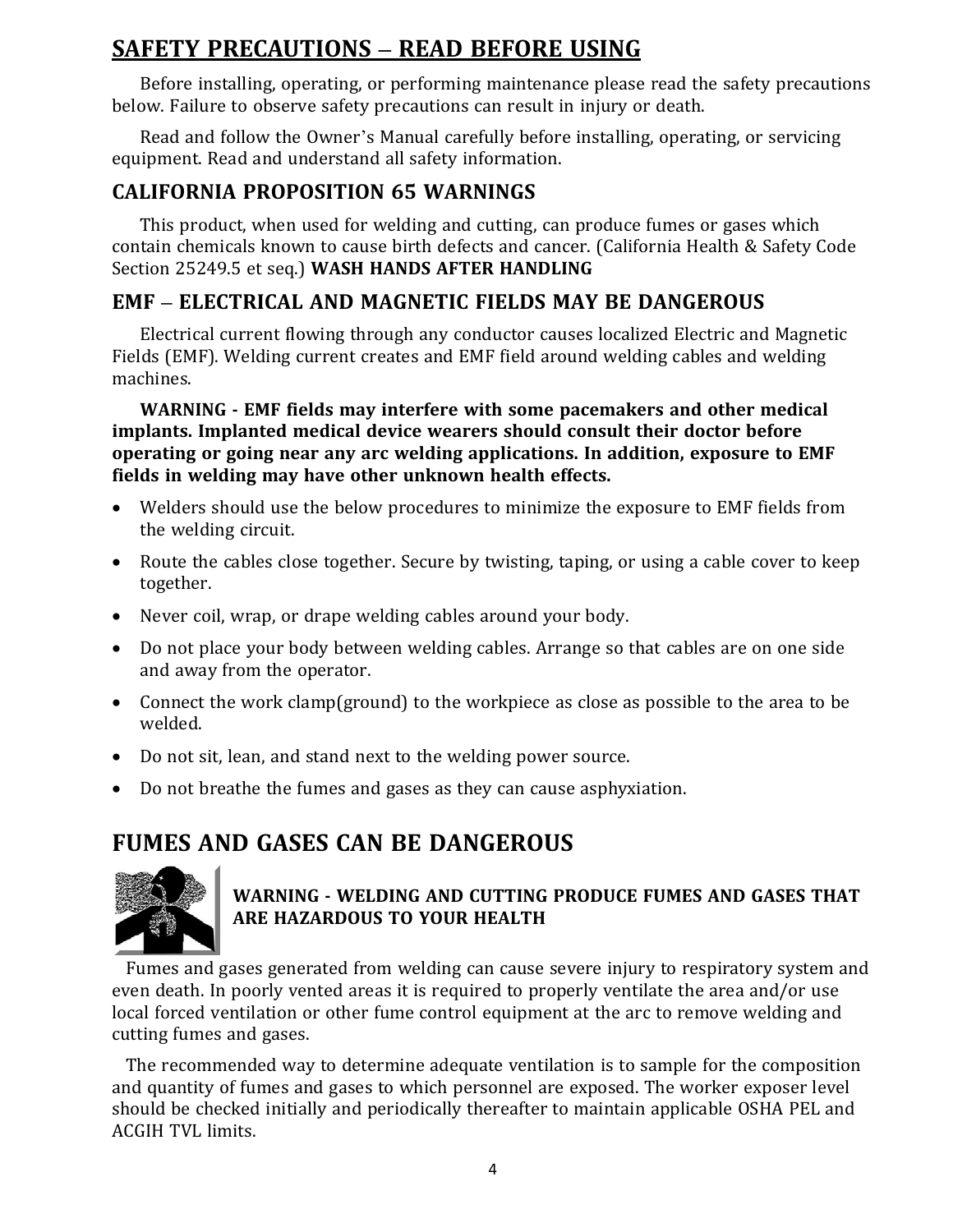- In a poorly ventilated area, it is necessary to wear an approved air-supplied respirator.
- Always read and understand the Safety Data Sheets (SDSs) and the manufacturer's instructions for adhesives, coatings, cleaners, consumables, coolants, degreasers, fluxes, and metals.
- Always have a trained watchperson nearby. Welding and cutting fumes and gases can displace air and lower the oxygen level causing injury or death. Be sure the breathing air is safe.
- Do not weld or cut in locations near degreasing, cleaning, or spraying operations. The heat and rays of the arc can react with vapors to form highly toxic and irritating gases.
- Do not weld or cut on coated metals, such as galvanized, lead, or cadmium plated steel, unless the coating is removed from the weld area, the area is well ventilated, and while wearing an air-supplied respirator. The coatings and any metals containing these elements can give off toxic fumes if welded.

# **ELECTRIC SHOCK CAN KILL**



#### **WARNING ‐ ELECTRICAL SHOCK CAN KILL. DO NOT TOUCH LIVE ELECTRICAL PARTS AND/OR USE IN DAMP LOCATIONS.**

The electrode and work (ground) circuit are electrically "HOT" whenever welding equipment is on. Do not touch these electrically live parts with your bare skin or wet/damp clothing. Wear dry, hole-free gloves. Incorrectly installed

or improperly grounded equipment is a hazard.

Insulate yourself from work and ground using dry insulating mats or covers big enough to prevent any physical contact with the work or ground.

Additional safety precautions are required when any of the following electrically hazardous conditions are present: in damp locations or while wearing wet clothing; on metal structures such as floors, gratings, or scaffolds; when in cramped positions such as sitting, kneeling, or lying; or when there is a high risk of unavoidable or accidental contact with the workpiece or ground. For these conditions, use the following equipment in order presented: 1) a semiautomatic DC constant voltage, 2) a DC manual (stick) welder or 3) an AC welder with reduced open-circuit voltage. In most situations, use of a DC, constant voltage wire welder is recommended and do not work alone!

- Disconnect input power or stop engine before installing or servicing this equipment. Lockout/tag out input power according to OSHA 29 CFR 1910.147 (see Safety Standards).
- Properly install ground and operate this equipment according to its Owner's Manual and national, state/provincial, and local codes.
- Always verify the supply ground. Make sure that input power cord ground wire is properly connected to ground terminal in disconnect box or that cord plug is connected to a properly grounded receptacle outlet.
- Keep cords dry, free of oil and grease and protected from hot metal and sparks.
- Frequently inspect input power cord for damage or bare wiring. Replace cord immediately if damaged. Bare wiring can kill.
- Turn off all equipment when not in use.
- Do not use worn, damaged, undersized, or poorly spliced cables. It is illegal to use electrical tape to repair torch power cable or ground cable that has damaged outer insulation. The cable must be replaced.
- Do not drape cables over your body.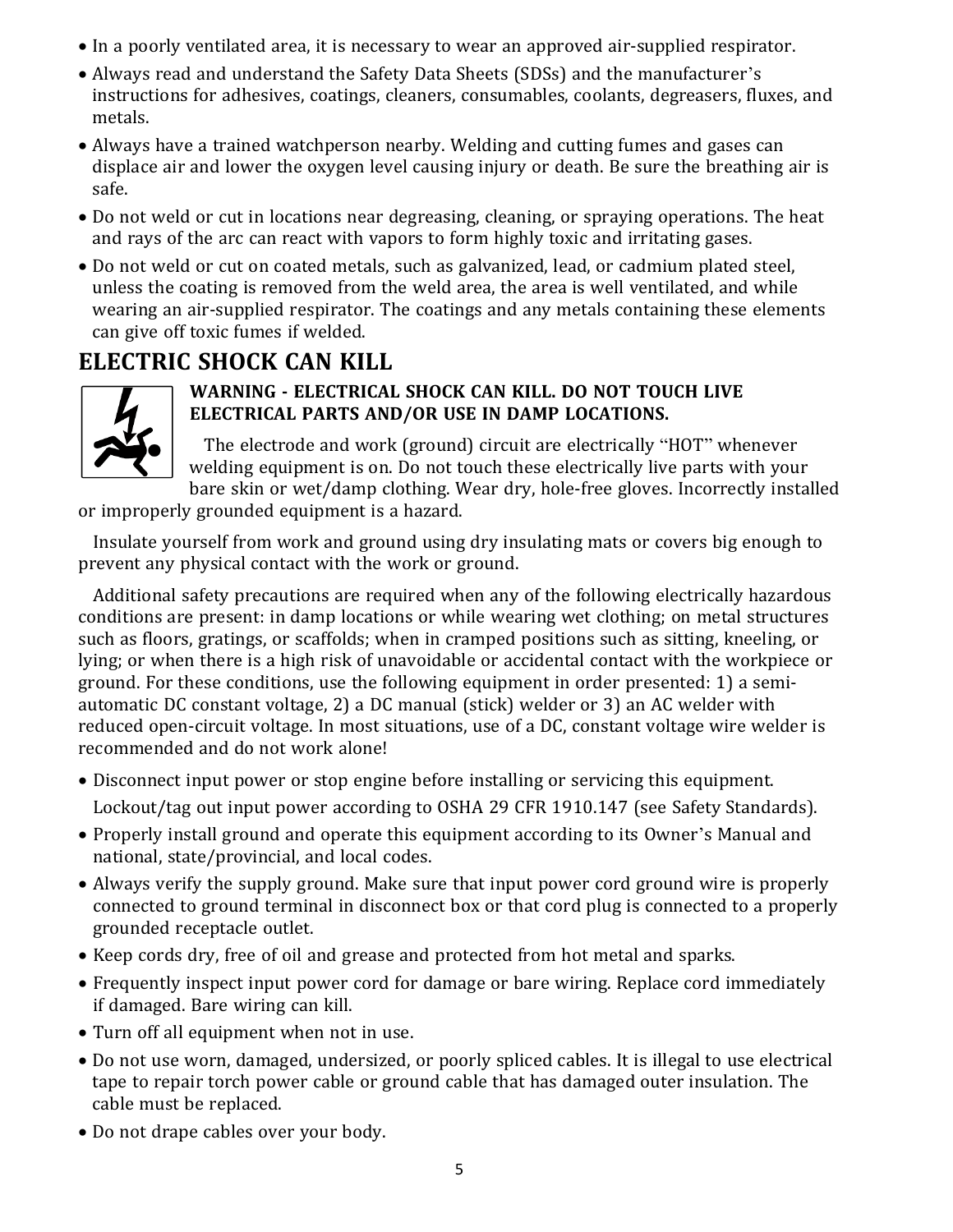- Do not touch electrode if you are in contact with the work, ground, or another electrode from a different machine.
- Do not touch electrode holders connected to two welding machines at the same time since double open circuit voltage will be present.
- Use only well-maintained equipment. Repair or replace damaged parts at once. Maintain unit according to manual.
- Wear a safety harness if working above floor level.
- Keep all panels and covers securely in place.
- Clamp work cable with good metal-to-metal contact to workpiece or worktable as near the weld as practical.
- Do not connect more than one electrode or work cable to any single weld output terminal. Disconnect cable for process when not in use.

# **ARC RAYS HAZARDS**

#### **WARNING – A WELDING ARC EMITS ULTRAVIOLET (UV) AND OTHER RADIATION AND CAN CAUSE SERIOUS INJURY TO UNPROTECTED SKIN AND EYES.**

Use a shield with the proper filter and cover plates to protect your eyes from sparks and the rays of the arc when welding or observing open arc welding. Headshield and filter lens should conform to ANSI Z87. I

standards.

Use suitable clothing made from durable flame-resistant material to protect your skin and that of your helpers from the arc rays.

Protect other nearby personnel with suitable, non-flammable screening and/or warn them not to watch the arc nor expose themselves to the arc rays or to hot spatter or metal.

# **WELDING AND CUTTING CAN CAUSE FIRE OR EXPLOSION**



**WARNING – Welding and cutting produces sparks that fly off from the arc and can cause fires and/or explosions.**

- Welding or cutting on closed containers, such as tanks, drums or pipes can cause them to blow up. Sparks can fly off from the welding or cutting arc. The flying sparks, hot work piece and hot equipment can cause fires and burns.
- Accidental contact of electrode to metal objects can cause sparks, explosion, overheating or fire. Check and be sure the area is safe before doing any welding or cutting.
- Do not weld or cut where flying sparks can strike flammable material.
- Remove all flammables and fire hazards from the welding area. If this is not possible, tightly cover them with approved covers to prevent the welding sparks from starting a fire.
- When not welding, make certain no part of the electrode circuit is touching the work or ground. Accidental contact can cause overheating and create a fire hazard.
- Be alert that welding sparks and hot materials from welding and cutting can easily go through small cracks and openings and cause a fire in the adjacent areas.

#### **Follow requirements in OSHA 1910.252 (a) (2) (iv) and NFPA 51B for hot work and have a fire watcher and extinguisher nearby.**

 Do not heat, cut, or weld tanks, drums or containers that have held combustibles until the proper steps have been taken to ensure that such procedures will not cause flammable or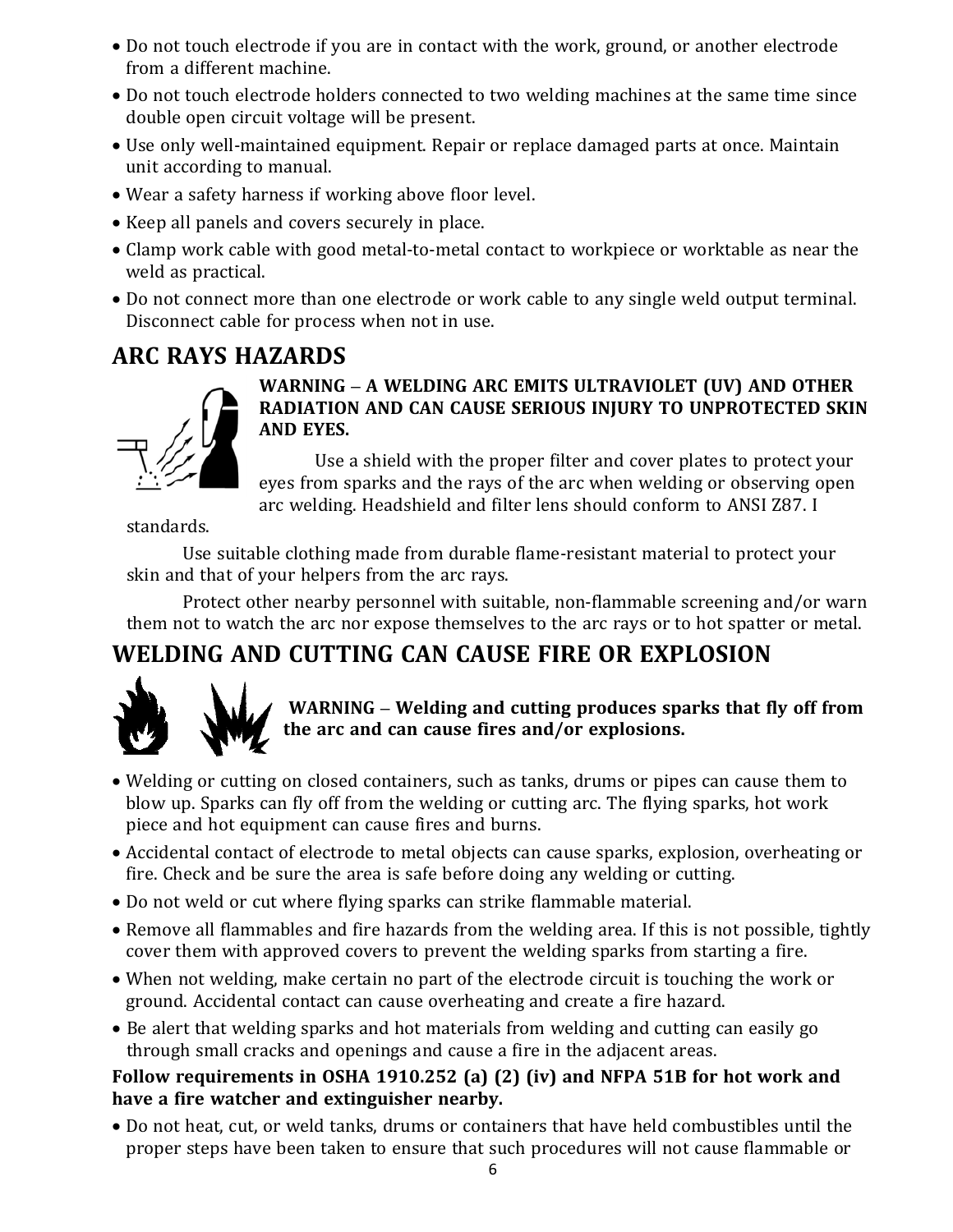toxic vapors from substances inside. They can cause an explosion even though they have been "cleaned". For information, purchase "Recommended Safe Practices for the Preparation for Welding and Cutting of Containers and Piping That Have Held Hazardous Substances", AWS F4.1 from the American Welding Society.

- Do not weld or cut where the atmosphere may contain flammable dust, gas, or liquid vapors (such as gasoline).
- Sparks and spatter are thrown from the welding arc. Wear oil free protective garments such as leather gloves, heavy shirt, cuff-less trousers, high shoes, and a cap over your hair. Wear ear plugs when welding out of position or in confined places. Always wear safety glasses with side shields when in a welding area.
- Connect work cable to the work as close to the welding or cutting area as practical to prevent welding or cutting current from traveling long, possibly unknown paths and causing electric shock, sparks, and fire hazards.
- Do not use welder to thaw frozen pipes.
- Remove any combustibles, such as a butane lighter or matches, from your person before doing any welding or cutting.
- Inspect area to ensure it is free of sparks, glowing embers, and flames after work is complete.

# **CYLINDERS CAN EXPLODE IF DAMAGED**



**WARNING – Compressed gas cylinders contain gas under high pressure and/or flammable gas. If damaged, the cylinder can explode.**

- Use only compressed gas cylinders containing the correct shielding gas for the process used and properly operating regulators designed for the gas and pressure used. All hoses, fittings, etc. should be suitable for the application and maintained in good condition.
- Always keep cylinders in an upright position securely chained to an undercarriage or fixed support.
- Cylinders should be located away from areas where they may be struck or subjected to physical damage and a safe distance from arc welding or cutting operations and any other source of heat, sparks, or flame.
- Never allow the electrode, electrode holder or any other electrically "hot" parts to touch a cylinder.
- Keep your head and face away from the cylinder valve outlet when opening the cylinder valve.
- Valve protection caps should always be in place and hand tight except when the cylinder is in use or connected for use.
- Read and follow the instructions on compressed gas cylinders, associated equipment, and CGA publication P-l, "Precautions for Safe Handling of Compressed Gases in Cylinders," available from the Compressed Gas Association, 14501 George Carter Way Chantilly, VA 20151.

#### **PRINCIPAL SAFETY STANDARDS**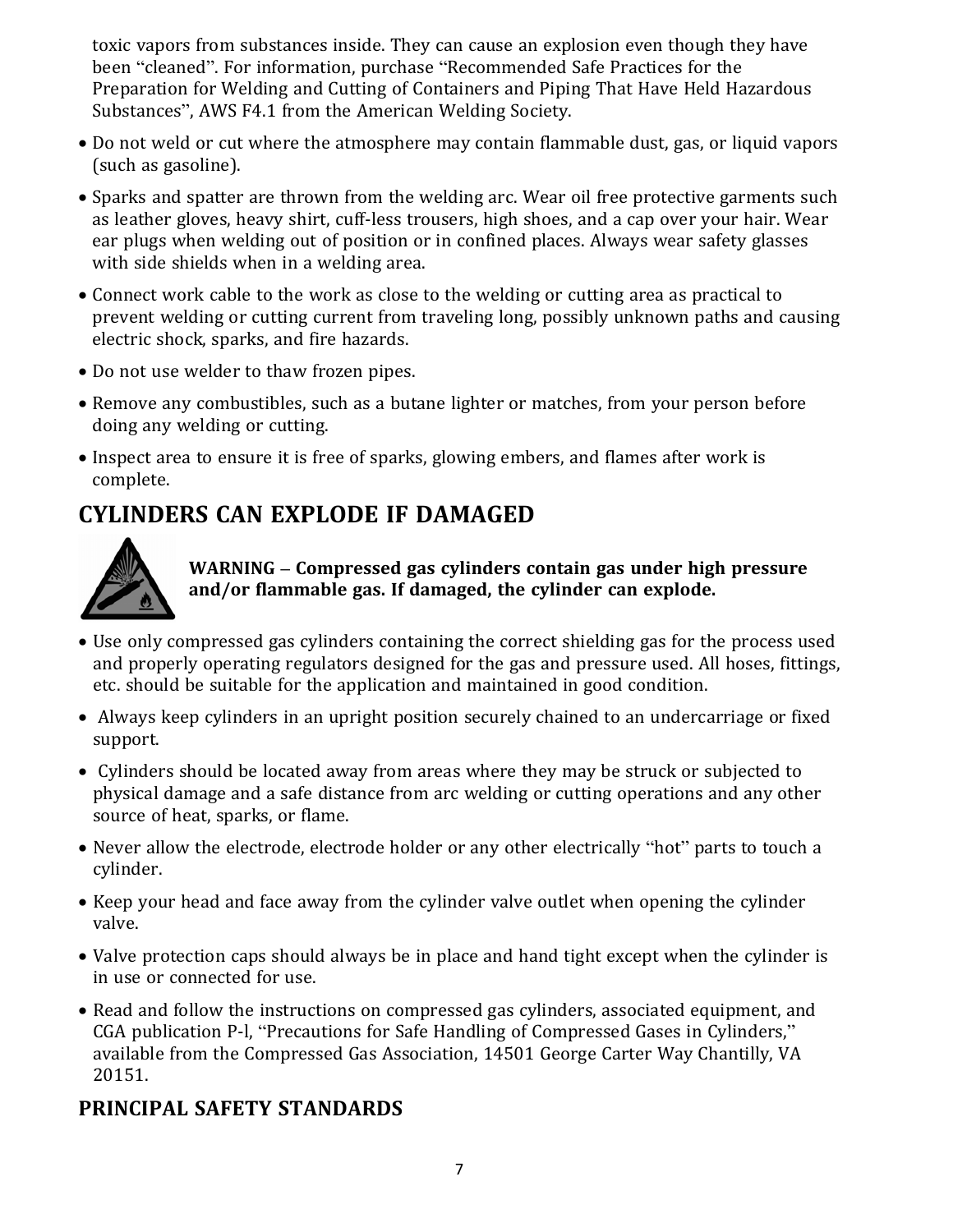*Safety in Welding, Cutting and Allied Processes, ANSI Standard Z49.1 – available for download from the American Welding Society website at* www.aws.org.

*CSA Standard W117.2 – available from Canadian Standards Association, Standards Sales, 5060 Spectrum Way, Suite 100, Ontario, Canada L4W 5NS or website –* www.csa-international.org.

*Nation Electric Code, NFPA Standard 70 – available from National Fire Protection Association, Quincy, MA 02269, or website* – www.nfpa.org.

*Safe Practices For Occupational And Educational Eye and Face Protection, ANSI Standard Z87.1 – available from the American National Standards Institute, 25 West 43rd Street, New York, NY 10036. Website* – www.ansi.org.

*OSHA, Occupational Safety and Health Standard for General Industry, Title 29, Code of Federal Regulations, Part 1910, Subpart Q and Part 1926, Subpart J available from U.S. Government Printing Office, Superintendent of Documents, P.O. Box 371954, Pittsburg, PA 15250. Website* – www.osha.gov.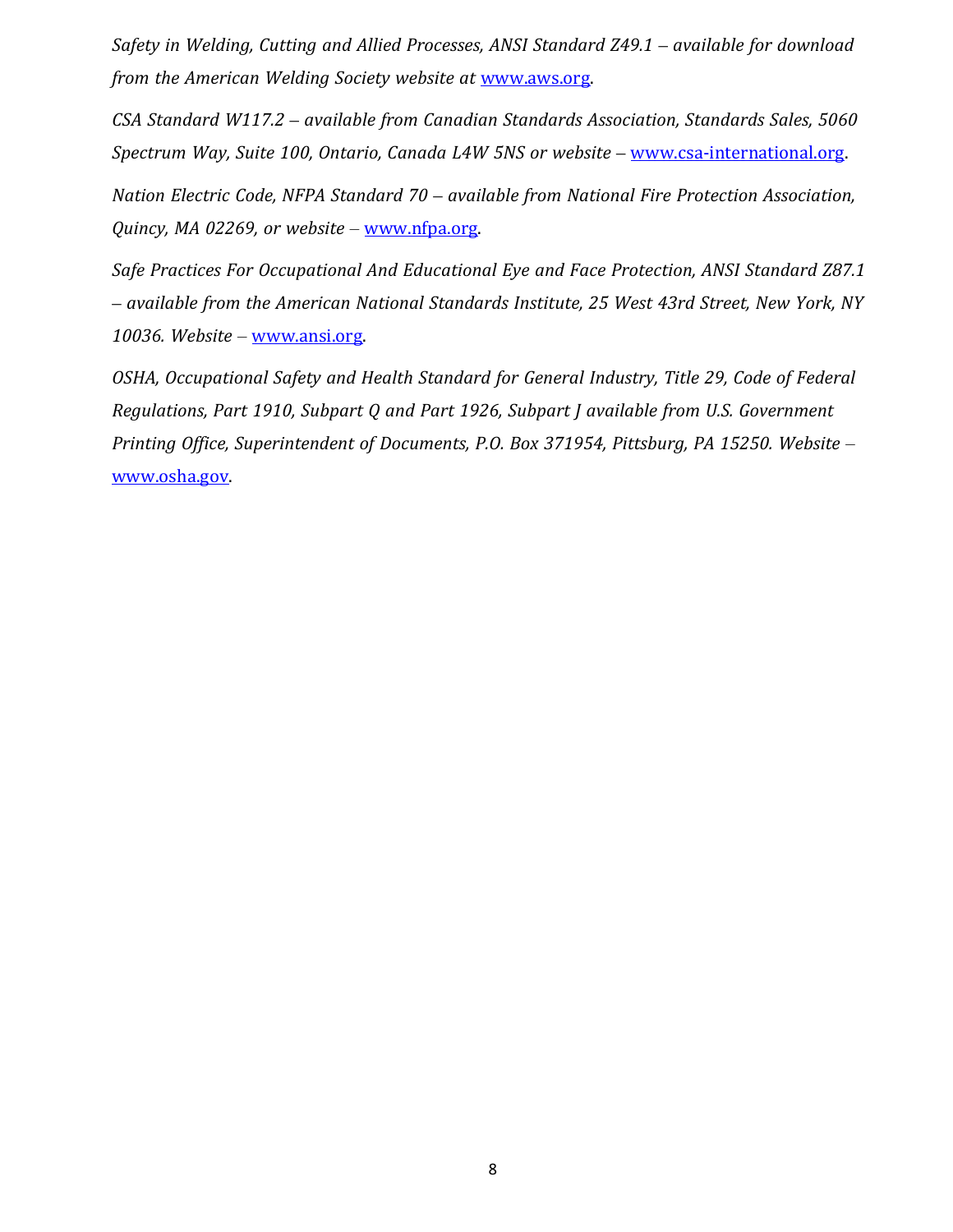# **FEATURES**

The ArcSafe**™** Advantage Robotic System has been designed with advanced features and benefits. These advanced features include:

**Design** – Rugged and simple design offers low maintenance with increased productivity.

**Continuous Rotation** – The unique rotary joint design allows for continuous 360° revolutions without putting stress on the power cable.

**Quick Change Gooseneck** – Two lock down screws allow quick removal while securely clamping the neck.

**Locating Flat** – Unique locating flat allows for quick assembly and repeatable TCP.

**Collision Guard** – Optional attachment allows for 15° of deflection protecting the torch, robot, and equipment.

**Easily Adaptable** – The insulating adaptor disk adapts the Arcsafe main unit to various robot models.

**Water‐Cooled** – The Arcsafe system is available in both air-cooled and water-cooled.

**Air Blast** – Air blast option clears gas ports of spatter allowing for greater flow and better welds.

**Consumables** – Common consumables across torches allow for reduced inventory requirements.

**Adaptation** – Adaptable to most wire feeders.

**Location** – Manufactured in Sharon Center, Ohio allowing for quick turnaround.

\*Minimum of 0.5gpm flow in water-cooled options.

# **TORCH SPECIFICATIONS**

|              | 60% Duty Cycle  |                 | 100% Duty Cycle              |                 |                              |
|--------------|-----------------|-----------------|------------------------------|-----------------|------------------------------|
| <b>MODEL</b> | <b>AMPERAGE</b> | CO <sub>2</sub> | <b>MIXED GAS</b><br>(AR/CO2) | CO <sub>2</sub> | <b>MIXED GAS</b><br>(AR/CO2) |
| 300R         | 300             | 400A            | 350A                         | 350A            | 300A                         |
| 500R         | 500             | 550A            | 500A                         | 500A            | 400A                         |
| 550R         | 550             | 625A            | 550A                         | 550A            | 425A                         |

Duty Cycle is based on a complete cycle time of 10 minutes. (60% Duty Cycle = 6 minutes weld time, 4 minutes off time).

# **INSTALLATION**

The ArcSafe™ Advantage System has been engineered to be used on most robot manufacturer's hollow wrist (Thru Arm) model systems. The main rotating/electrical connection of the Arcsafe is designed so it can be installed on any make and model thru arm robot. What differentiates each model of Arcsafe Advantage system for the different robot models are the insulating adaptor disk, the appropriate power cable length and feeder connection.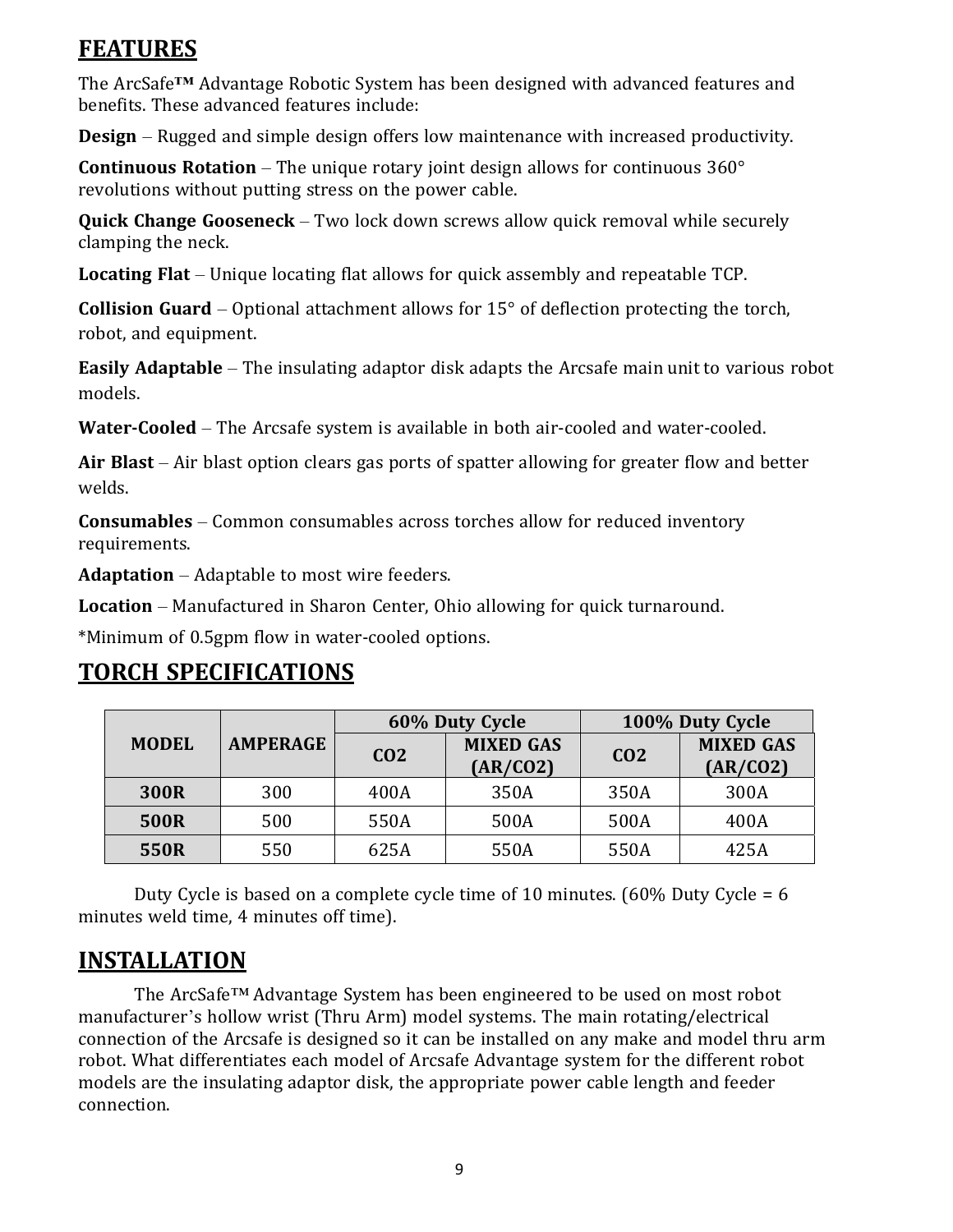#### **Positioning**

For ease of installation, position the robotic arm and wrist extended out straight in relation to the wire feeder.

# **Adaptor Insulating Disk Installation**

- 1) Install the proper insulating disk with correct mount screws to the robot wrist.
- 2) Torque screws to 45 in-lbs. (5 Nm).

# **Verify Correct Power Cable Length**

**IMPORTANT: HAVING A CABLE THAT IS TOO SHORT OR TOO LONG CAN SIGNIFICANTLY REDUCE CABLE LIFE.** In all "Thru Arm" Robotic systems it is EXTREMELY important that the cable is the proper length. In most situations, at the time the order is placed, when the robot manufacturer, model number and feeder type is provided, we can manufacture and provide the correct cable length. Unfortunately, there are other variables that might be involved that are beyond our control, such as a different feeder placement which may result in a cable assembly that is too short or too long. To verify that you have received the correct power cable length see the instructions below. If your cable length is not correct, please contact the factory.

- 1) If not complete already, install the proper insulating disk with correct mount screws. If using the Xtra-Guard Collision Dampener (AST-2000) install to the insulating disk with AST-160 SHCS and AST-127 lock washers.
- 2) Feed the cable assembly through the robot arm and make the connection to the wire feeder assembly. You do not need to install the liner at this point.
- 3) Feed the other end of the power cable through the robot wrist, insulating disk, and if necessary, the Xtra-Guard.
- 4) Measure the brass cable fitting protruding out the insulating disk/Xtra-Guard. The ideal stick out is .750" (19mm) +/- .250" (6.5mm)
- **5)** To adjust to the proper length, you might be able to do this by moving the wire feeder forward or rearward. In some cases, there might not be enough adjustment to insure the proper length.

**Contact American Weldquip IF YOU CANNOT attain the proper cable length adjustment.**

- 6) If correct, remove the power cable from the wire feeder and install the liner. Insert the liner into power cable and secure with set screw or liner retaining cap. **Do not trim liner currently.**
- **7)** Proceed with the rest of the installation.

#### **Arcsafe Advantage Main Unit (Xtra‐Guard) Installation**

- 1) Make sure the gooseneck is not installed in the main unit.
- 2) Feed the power cable assembly with the feeder pin side through the robotic arm toward the wire feeder. DO NOT CONNECT TO THE FEEDER AT THIS TIME.
- 3) Insert the other end of the cable with the AST main unit power connection fitting, **with the liner installed**, through the robotic arm and feed all the way through the insulating disc.



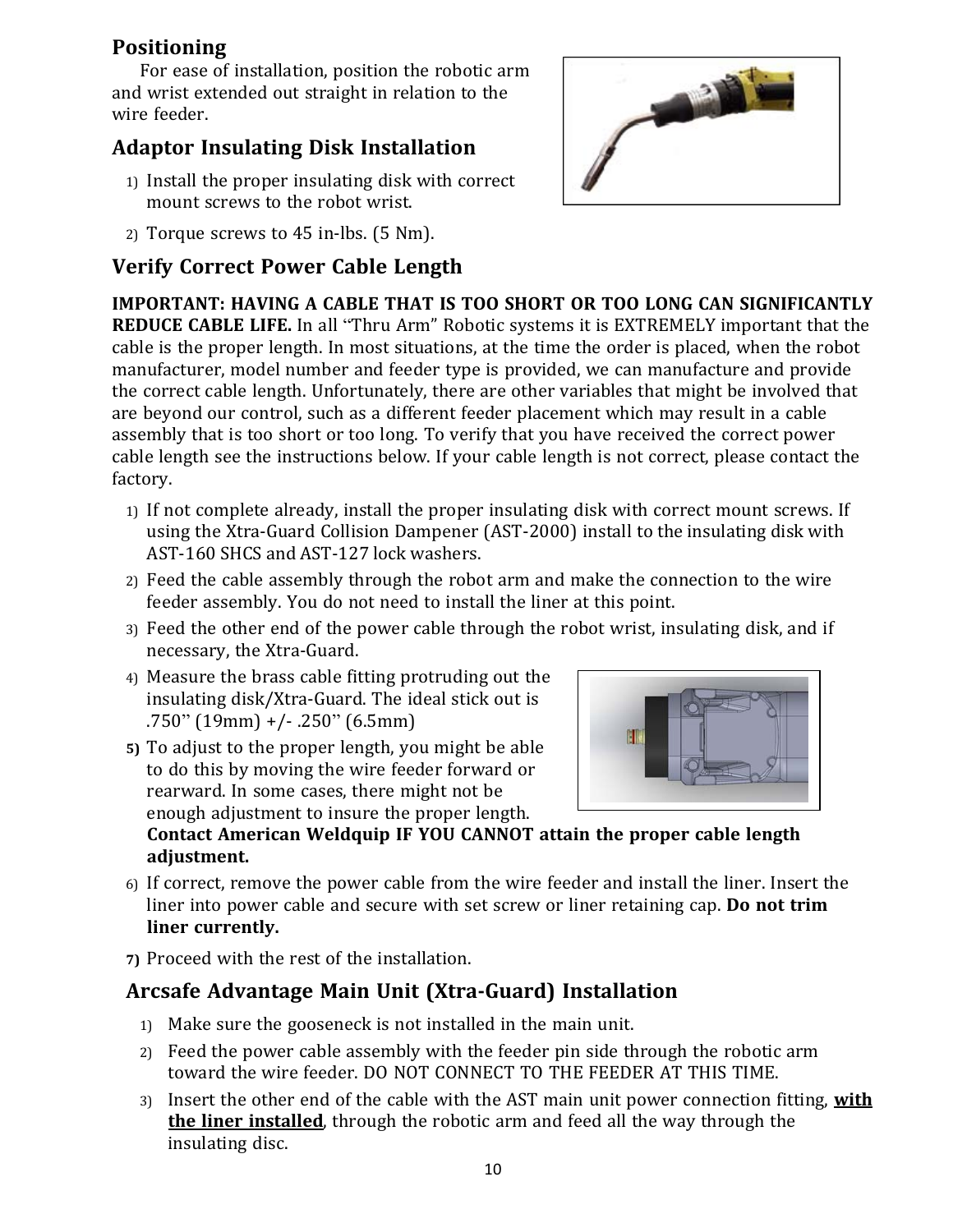- 4) Insert the power cable end with the liner exposed through the center of Arcsafe main unit.
- 5) Make sure to fully seat the power cable end fitting into the power cable rotary block on the back of the Arcsafe main unit and secure the two (2) set screws with a 3mm hex wrench.

#### **WARNING: MAKE SURE THE POWER CABLE IS FULLY SEATED INTO THE ROTARY BLOCK ASSEMBLY AND THAT THE TWO SET SCREWS ARE TIGHT. FAILURE TO DO THIS WILL RESULT IN DAMAGE TO THE CABLE AND HEAD ASSEMBLY.**

- 6) If air blast is installed, unwrap air blast hose and slide along power cable through robot arm. Connect to fitting using provided clamp or directly into PTOC fitting.
- 7) Mount Arcsafe Unit to the insulating disk or the Xtra-Guard unit using AST-160 SHCS and AST-127 lock washers provided.
- 8) Torque screws to 45 in-lbs. (5 nm).
- 9) If installing a water-cooled unit feed the water lines through the two access holes in the insulating disk. Continue to feed through the robotic wrist, through the arm and out to the water circulator.
- 10) Slide hose covers over water lines and up to insulating disk.
- 11) Push the hose into the push-to-connect elbows on the main unit.

#### **Feeder Connection Installation**

Depending on how your American Weldquip torch was ordered it was supplied with either a EURO type feeder connection or a DIRECT wire feeder connection. The torch is supplied (depending on the torch configuration ordered) with a feeder connection plug (Euro or other type) at the rear of the torch and, if required, a gas connection.

- 1) For ease of installation loosen the bolts securing the wire feed unit to the bracket on the robot and move rearward.
- 2) If not already done, insert the liner into power cable and secure with set screw or liner retaining cap. **Do not trim liner at this time.**
- 3) Feed the power cable, feeder pin first, rearward through the arm of the robot. **NOTE:** If your feeder pin required a gas hose you must feed the power cable from the rear of the arm by the feeder through the hole and push forward towards the wrist. Make sure that the cable connection to at Arcsafe main unit is fed though first.
	- a. If you are unable to feed cable in from the rear of the arm, remove the air fitting and slide through the robot arm. Reinstall air fitting once cable is through
- 4) Fully insert the feeder pin into wire feeder and secure.
- 5) If required, connect power supply cable to power lug (i.e., OTC/Daihen).
- 6) If required, connect the gas hose from the feeder plug to the gas connection on the feeder or other supply means.
- 7) A voltage sensing wire (BLUE) is integrated into the cable design which exits the rear support. If your system requires make your voltage sensing connection here.
- 8) Slide the wire feeder forward or rearward so there is a slight arc in the cable assembly towards the front of the robot arm and tighten the bolts to secure to the bracket.

**WARNING:** WHEN FEEDING WELD WIRE THROUGH THE TORCH, KEEP THE FRONT END OF THE TORCH POINTED AWAY FROM ANY PERSON OR OBJECT**. DO NOT** POINT AT FACE, HANDS ETC. FAILURE TO DO SO WILL RESULT IN BODILY INJURY AND POSSIBLY DEATH.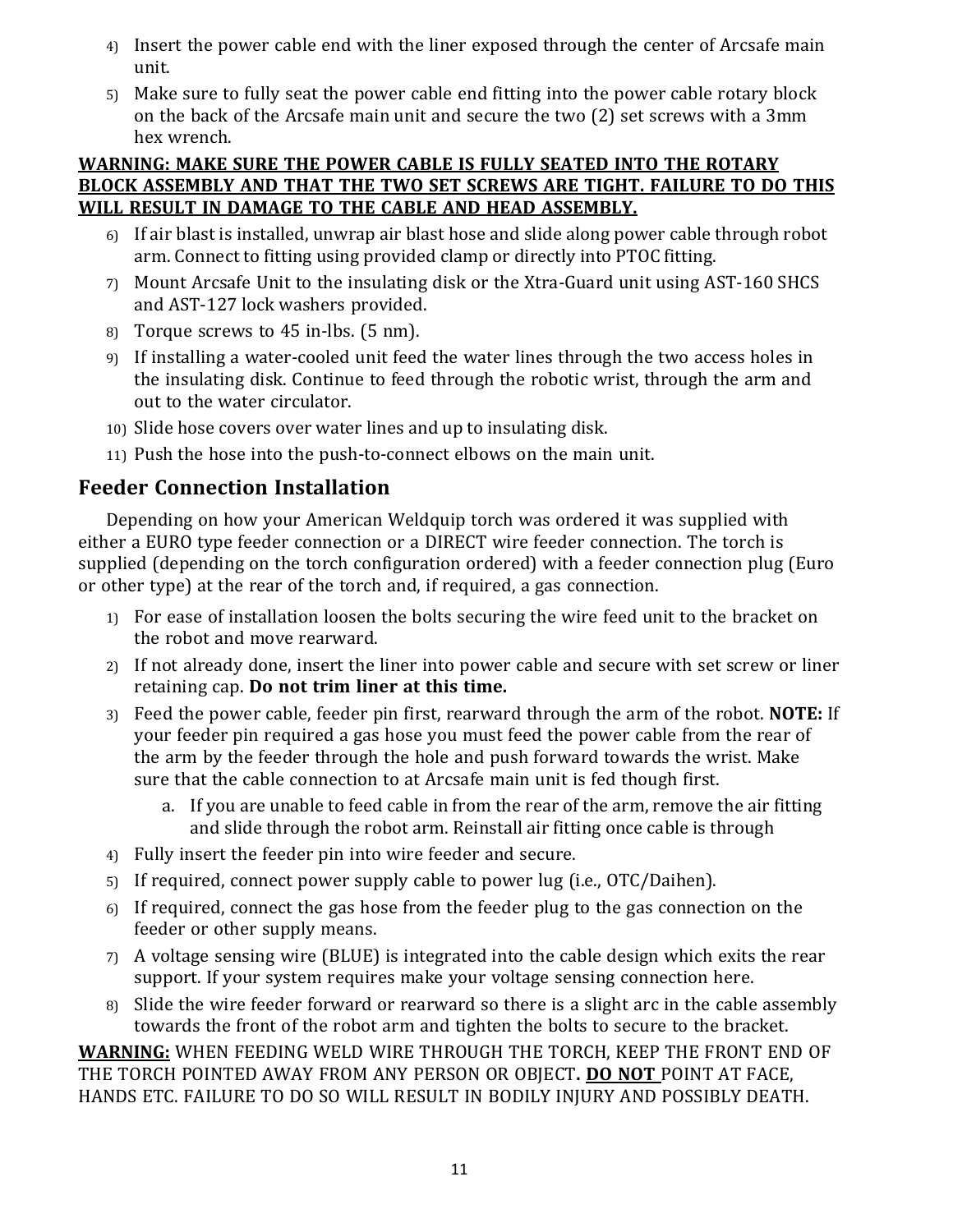#### **Gooseneck Installation**

- 1) Remove dust boot from Arcsafe main unit.
- 2) Remove all consumables from gooseneck.
- 3) Feed the liner through the gooseneck.
- 4) Align torch and aluminum housing flats and make sure to insert the gooseneck completely into Arcsafe main unit.
- 5) **Tighten first the front gooseneck securing screw with a 3mm hex wrench to secure neck.**



6) **Tighten the rear gooseneck securing screw with a 3mm hex wrench.**

**WARNING: MAKE SURE THE GOOSENECK IS FULLY SEATED INTO THE ARCSAFE MAIN UNIT AND THAT THE TWO SET SCREWS ARE TIGHT. FAILURE TO DO THIS WILL RESULT IN DAMAGE TO THE GOOSENECK AND HEAD ASSEMBLY.**

- 7) Trim liner to proper length (approx. 3/4" outside end of gooseneck) and reinstall all consumables.
- 8) Reinstall dust boot.

# **DAILY MAINTENANCE**

A few minutes per day performing a quick check of your Arcsafe Advantage System will help to decrease weld problems, minimize downtime, and help increase consumable life.

- **At Beginning of Shift**
	- o Inspect the cable for cuts, nicks, or tears. If you can see bare copper return for maintenance.
	- o Inspect the front-end consumables. Clean weld spatter and inspect the nozzle insulator. If nozzle insulation is damaged it should be replaced.
	- o Check that the gas diffuser is tight on the gooseneck.
	- o Check the gas holes on the diffuser and clean if necessary.
	- o Check and tighten the contact tip.
	- o Check all electrical connections including the power cable from the power supply, torch/feeder connections, and control cables for loose connections. Tighten if necessary. Loose connections can cause overheating of cables and/or loss of electrical power.

# **MAINTENANCE**

#### **Complete Liner Replacement**

#### **Warnings – To avoid accidental injury ensure power supply and wire feed unit is turned OFF.**

#### **The Arcsafe Advantage System is supplied standard with a cable liner.**

- 1) Trim the end of the weld wire at contact tip.
- 2) Retract or completely remove weld wire so torch can be removed from the wire feeder.
- 3) Remove nozzle, contact tip, and diffuser from the gooseneck and gooseneck from the main unit.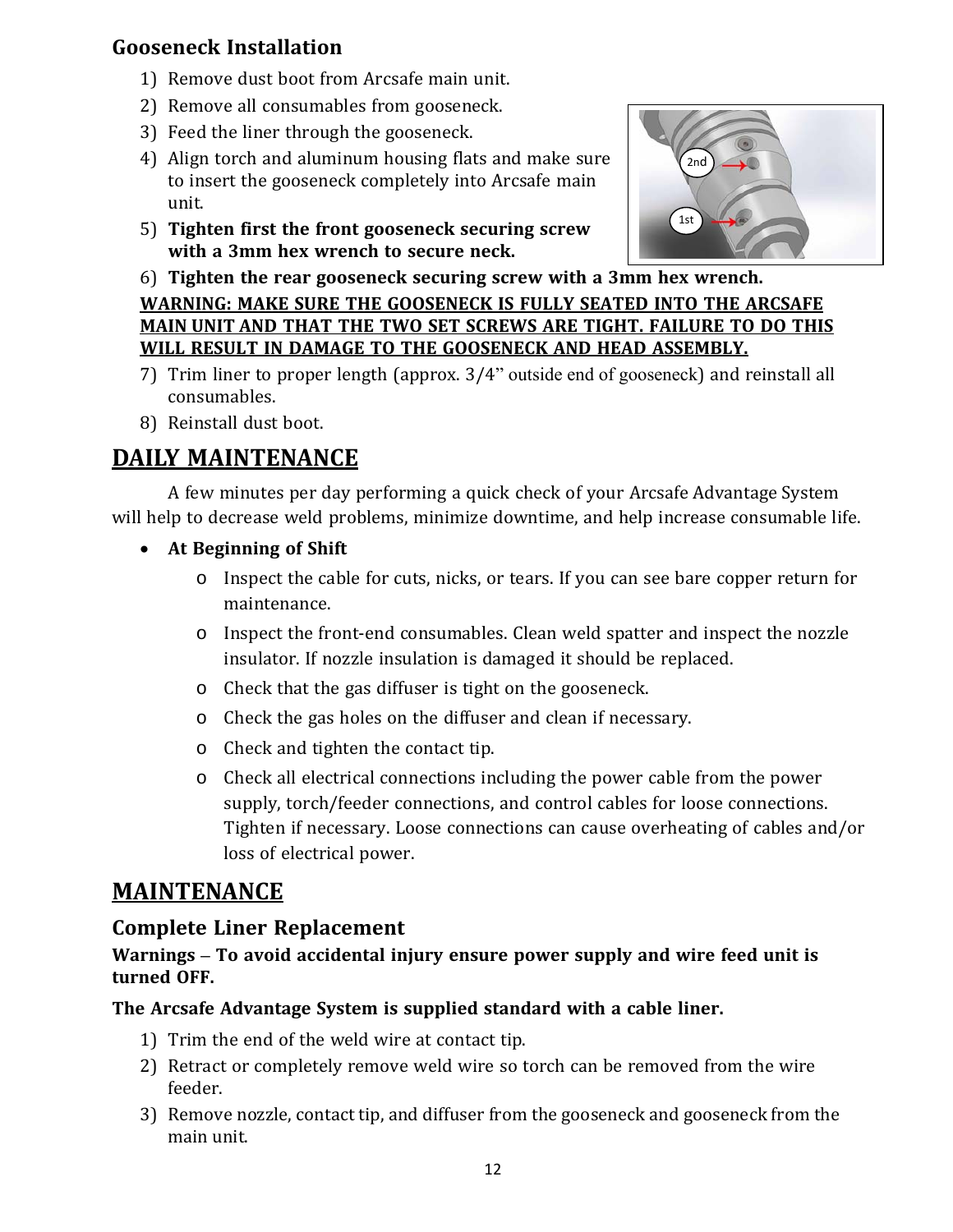- 4) Remove the torch cable from the wire feed unit.
- 5) Arcsafe main unit is removed by the four (4) screws with lock washers holding it to the insulating disk.
- 6) Pull main unit with power cable away from robot. This will give access to (2) retaining screws holding power cable in place. Loosen, DO NOT REMOVE, these screws.
- 7) If present, loosen, DO NOT REMOVE, the set screw at the torch feeder connection using a 5/64" Allen wrench. If retaining nut, remove and set aside.
- 8) Making sure the torch cable is straight, grasp the liner at the rear of the torch with a pair of pliers and pull to remove.
- 9) Carefully feed the new liner into the torch cable using short strokes to avoid kinking, fully seating the liner at the rear of the cable.
- 10)Tighten the set screw using the 5/64" Allen wrench or reattach retaining nut.
- 11)Leave the liner loose out the end of the cable.
- 12)Reinstall the torch cable to the wire feed unit.
- 13)Insert the cable assembly into the rear of the Arcsafe main unit and secure in place by tightening **both** the 3mm setscrew.
- 14)Reinstall Arcsafe main unit to insulating disk using (4) retaining screws and lock washers.
- 15)Reinstall the gooseneck while sliding the liner through. Secure gooseneck in place.
- 16)Trim the liner to 3/4" stick out from the end of the gooseneck.



- 17)Replace the diffuser, contact tip and nozzle (verify insulating washer is still on gooseneck).
- 18)Feed welding wire into the torch and tighten drive rolls.

#### **WARNING: WHEN FEEDING WELD WIRE THROUGH THE TORCH KEEP THE FRONT END OF THE TORCH POINTED AWAY FROM ANY PERSON OR OBJECT. DO NOT POINT AT FACE, HANDS ETC. FAILURE TO DO SO WILL RESULT IN BODILY INJURY AND POSSIBLY DEATH.**

#### **Gooseneck Replacement**

- 1) Remove dust boot from Arcsafe main unit.
- 2) Trim the end of the weld wire and/or remove all consumables from gooseneck.
- 3) Loosen both the 3mm hex screws securing the gooseneck in the Arcsafe main unit.
- 4) Remove the old gooseneck.
- 5) Align new gooseneck and aluminum housing flats and make sure to insert the gooseneck completely into Arcsafe main unit.
- 6) First tighten the front gooseneck securing screw  $(1<sup>st</sup>)$  with a 3mm hex wrench to secure neck.
- 7) Tighten the rear gooseneck securing screw  $(2<sup>nd</sup>)$ with a 3mm hex wrench.



**WARNING: MAKE SURE THE GOOSENECK IS FULLY SEATED INTO THE ARCSAFE MAIN UNIT AND THAT THE TWO SET SCREWS ARE TIGHT. FAILURE TO DO THIS WILL RESULT IN DAMAGE TO THE GOOSENECK AND HEAD ASSEMBLY.**

8) Reinstall dust boot.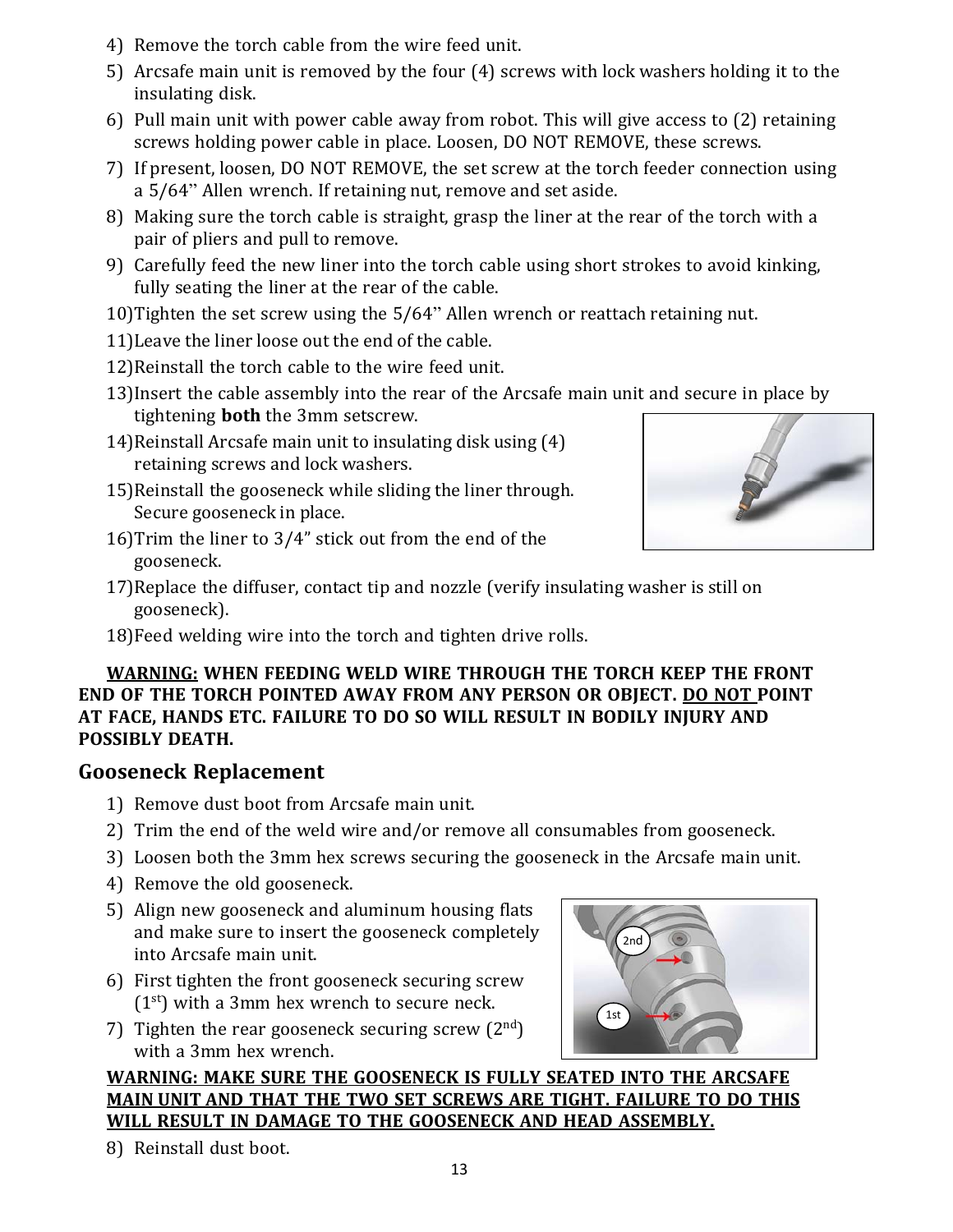9) Reinstall the diffuser, contact tip and nozzle.

#### **Power Cable Replacement**

Please see the Appendix, A-2, on how to take proper cable measurments. It is important when ordering a replacement cable to calculate the proper length.

It is necessary to remove the Arcsafe main unit to remove the cable. To change the power cable, process as follows:

- 1) Trim the end of the weld wire at contact tip.
- 2) Retract or completely remove weld wire so torch can be removed from the wire feeder.
- 3) Remove nozzle, contact tip, and diffuser from the gooseneck and gooseneck from the main unit.
- 4) Remove the torch cable from the wire feed unit.
- 5) Arcsafe main unit is removed by the four (4) screws with lock washers holding it to the insulating disk.
- 6) Pull main unit with power cable away from robot. This will give access to (2) retaining screws holding power cable in place. Loosen, DO NOT REMOVE, the screws.
- 7) Pull Arcsafe main unit away from power cable and set aside with the (4) mounting screws and lock washers.
- 8) When replacing the cable assembly, you may be required to swap the feeder connection plug to the new cable.
- 9) To install new cable assembly, first install liner See COMPLETE LINER REPLACEMENT.
- 10)Feed the power cable, feeder pin first, rearward through the arm of the robot. **NOTE:** If your feeder pin required a gas hose you must feed the power cable from the rear of the arm, by the feeder, through the hole and push forward towards the wrist. Make sure that the cable connection for the Arcsafe main unit is fed through first.
- 11)Insert and fully seat the power cable end fitting into the power cable rotary block on the back of the Arcsafe main unit and secure **both** set screws with a 3mm hex wrench.
- 12)Reinstall Arcsafe main unit with (4) retaining screws and lock washers.
- 13)Fully insert the feeder pin into wire feeder and secure.
	- a. If required, connect power supply cable to power lug (i.e., OTC/Daihen).
	- b. If required, connect the gas hose from the feeder plug to the gas connection on the feeder or other supply means.
- 14)A voltage sensing wire (BLUE) is integrated into the cable design which exits the rear support. If your system requires, make your voltage sensing connection here.
- 15)Slide the wire feeder forward and tighten the bolts to secure to the bracket.
- 16)Reinstall the gooseneck and trim the liner so ¾" is sticking out the end of the gooseneck.
- 17)Reinstall the consumables.

**WARNING: WHEN FEEDING WELD WIRE THROUGH THE TORCH KEEP THE FRONT END OF THE TORCH POINTED AWAY FROM ANY PERSON OR OBJECT. DO NOT POINT AT FACE, HANDS ETC. FAILURE TO DO SO WILL RESULT IN BODILY INJURY AND POSSIBLY DEATH.**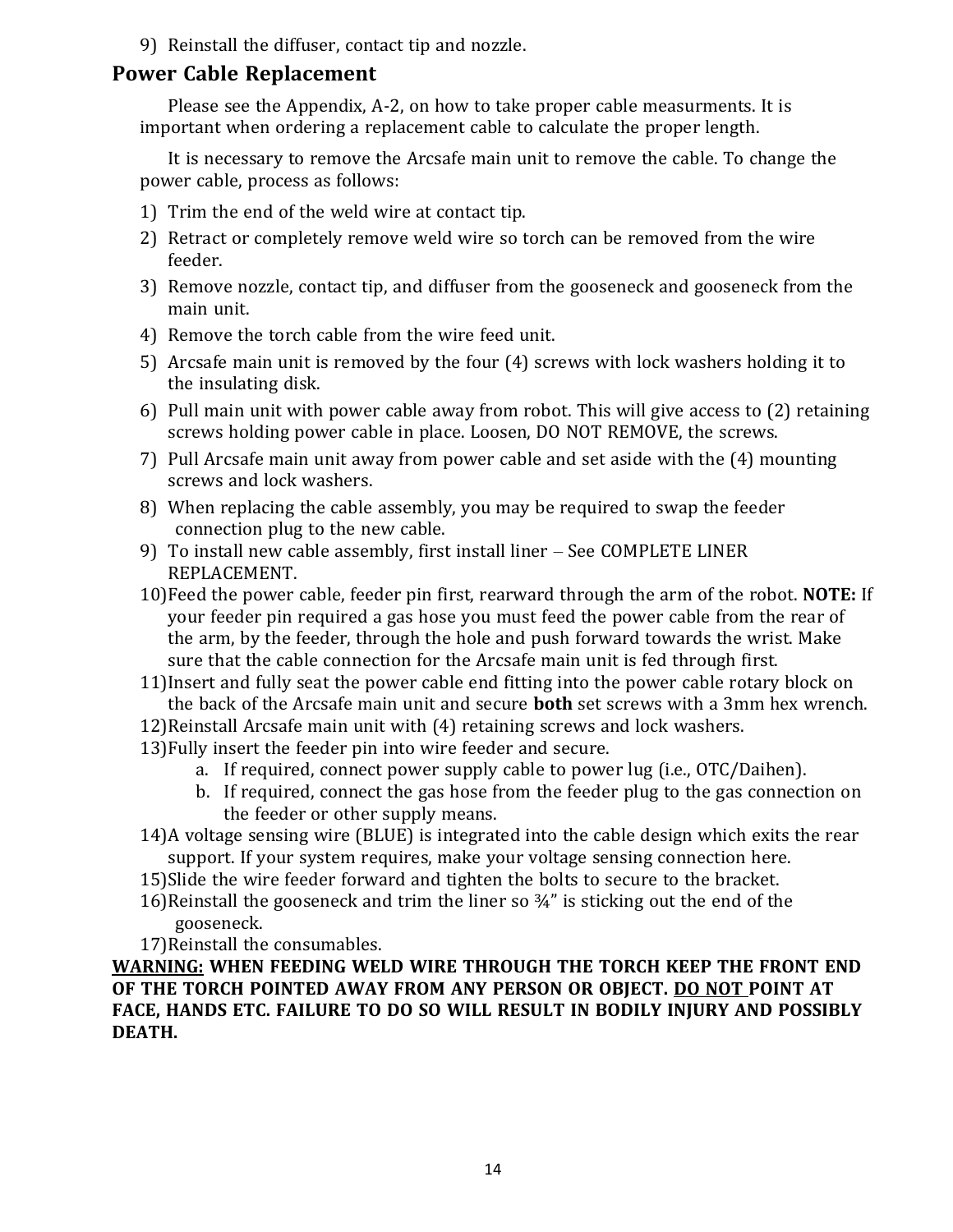# **NOZZLE/TIP RELATIONSHIPS**

Shown below are typical relationship between the contact tip and nozzle in GMAW Semi-Automatic applications. Nozzles to tip relationships are usually dictated by the process and application but not necessarily the standard. Keep in mind that decreased tip life, increased spatter cleaning cycles may be required if the tip relationship is changed to achieve other objectives.



#### **Extended Tip – Short Circuit (Short Arc, Dip Transfer) Welding Applications**

The tip stick out is usually  $1/8$ " or  $1/4$ " from the nozzle. Keep in mind that the further the stick

out the more susceptible to gas porosity issues. Typically, is used in short circuit, lower amperage applications, and/or where you may need to reach into a corner.



#### **Flush Tip – Higher current Short Circuit (Short Arc, Dip Transfer) Welding Applications**

The tip is flush with the end of the nozzle. Typically used in higher current and voltage short

circuit applications.



#### **Recessed Tip – Spray Arc, Pulsed, Flux Core Welding Applications**

The tip is usually recessed in the nozzle  $1/8$ " or 1/4". Usually, the higher the heat and/or current

the further the recess. However, this is also dependent on the wire used and the arc length requirement.

| <b>GOOSENECK</b><br><b>SELECTION</b> | <b>DESCRIPTION</b> | <b>TIP SIZE</b>        | <b>TIP</b><br>PART# | <b>DIFFUSER</b> | <b>NOZZLE</b><br><b>SIZE</b> | <b>NOZZLE</b><br>PART# | <b>GOOSENECK</b><br><b>ANGLE</b> |
|--------------------------------------|--------------------|------------------------|---------------------|-----------------|------------------------------|------------------------|----------------------------------|
| 300 Series                           | 300A Air-Cooled    | $.035"$ (1.2mm)<br>M6  | 75035511            | 75002007        | 9/16"<br>(15.1mm)            | 75135601-I             | $22^{\circ}$ or $45^{\circ}$     |
| 500 Series                           | 500A Air-Cooled    | $.045$ " (1.2mm)<br>M8 | 75045014            | 75004033        | 5/8<br>(15.9mm)              | 75146202-I             | $22^{\circ}$ or $45^{\circ}$     |
| 550 Series                           | 550A Air-Cooled    | $.045$ " (1.2mm)<br>M8 | 75045014            | 75004033        | 5/8<br>(15.9mm)              | 75146202-I             | $22^{\circ}$ or $45^{\circ}$     |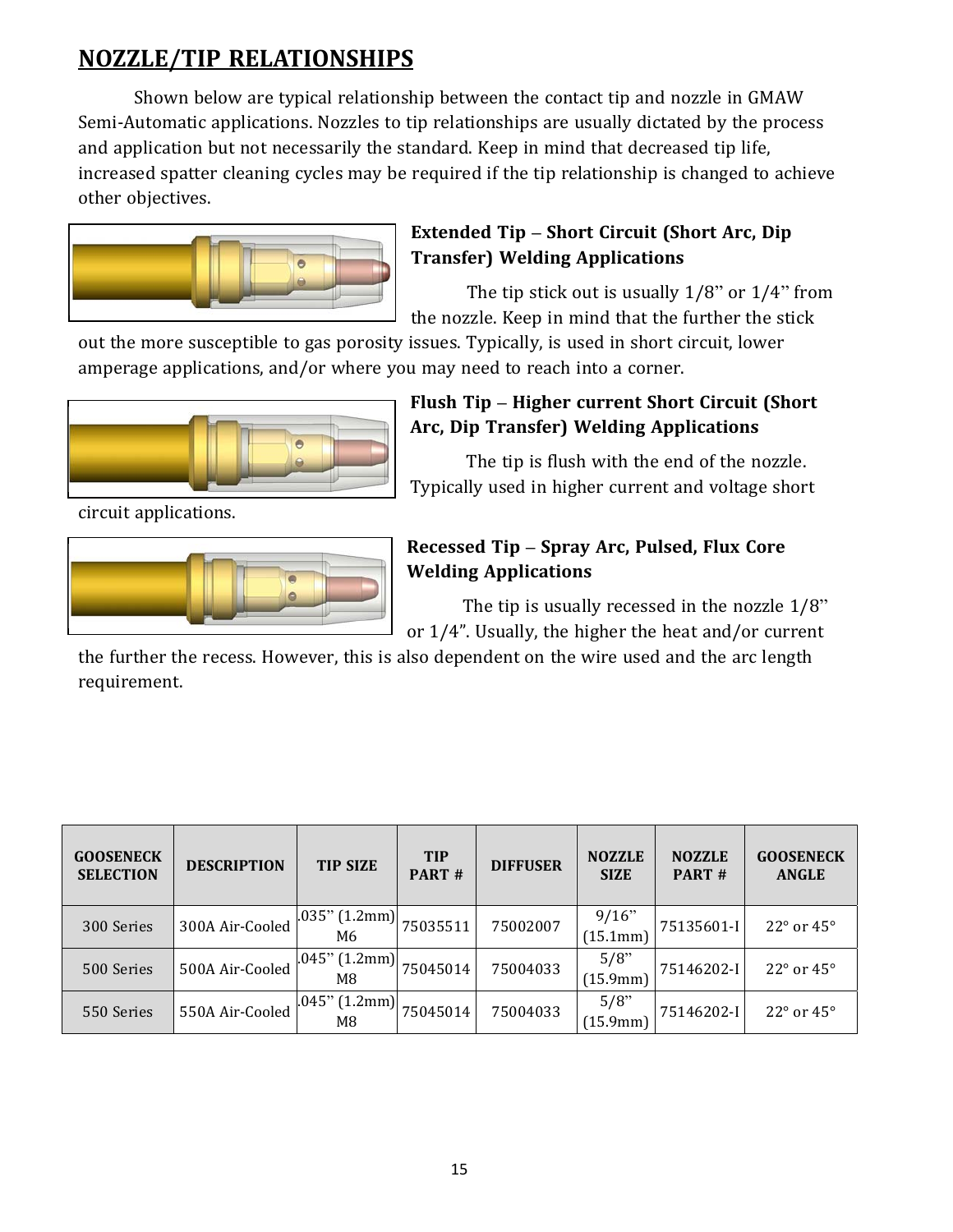# **NOZZLE SELECTION CHART**

# **300 Series Nozzles**

| <u>Part</u><br><b>Number</b> | <b>Description</b> | <b>Bore Size</b>    | <b>Material</b>        | <b>0.A.L</b>       | <b>Insulator</b><br><b>Req</b> |
|------------------------------|--------------------|---------------------|------------------------|--------------------|--------------------------------|
| 75133801                     | CONICAL            | 3/8"<br>(9.5mm)     | NI PLATED BRASS        | $2.820''$ (71.6mm) | NONE REQ                       |
| 75133802                     | <b>BOTTLE NOSE</b> | 3/8"<br>(9.5mm)     | NI PLATED BRASS        | $2.820''$ (71.6mm) | NONE REQ                       |
| 75133803                     | <b>BOTTLE NOSE</b> | 3/8"<br>(9.5mm)     | NI PLATED BRASS        | $3.62''$ (91.9mm)  | NONE REQ                       |
| 75135601-I                   | CONICAL            | 9/16"<br>(14.2mm)   | NI PLATED BRASS        | $2.820''$ (71.6mm) | <b>INSTALLED</b>               |
| 75135002-I                   | <b>TAPERED</b>     | 1/2"<br>(12.7mm)    | NI PLATED BRASS        | $2.820''$ (71.6mm) | INSTALLED                      |
| 75135003-I                   | <b>TAPERED</b>     | $1/2$ "<br>(12.7mm) | <b>NI PLATED BRASS</b> | 2.672'' (67.96mm)  | <b>INSTALLED</b>               |
| 75135602-I                   | CONICAL            | 9/16"<br>(14.2mm)   | NI PLATED BRASS        | 2.545''(64.6mm)    | <b>INSTALLED</b>               |
| 75135004                     | CONICAL<br>(SHORT) | $1/2$ "<br>(12.7mm) | NI PLATED BRASS        | $1.937''$ (49.2mm) | <b>NONE REQ</b>                |

# **400 Series Nozzles**

| <b>Part Number</b> | <b>Description</b>       | <b>Bore Size</b>  | <b>Material</b>        | 0.A.L              | <b>Insulator Req</b> |
|--------------------|--------------------------|-------------------|------------------------|--------------------|----------------------|
| 75146202-I         | <b>BOTTLE NOSE</b>       | $5/8$ " (15.9mm)  | <b>NI PLATED BRASS</b> | $3.125$ " (79.4mm) | <b>INSTALLED</b>     |
| 75145001           | <b>BOTTLE NOSE</b>       | $1/2$ " (12.7mm)  | <b>NI PLATED BRASS</b> | $3.031$ " (77.0mm) | 75001733             |
| 75146202           | CONICAL                  | $5/8$ " (15.9mm)  | <b>NI PLATED BRASS</b> | $3.125$ " (79.4mm) | 75001738             |
| 75146202C          | CONICAL                  | $5/8$ " (15.9mm)  | NI PLATED COPPER       | $3.125$ " (79.4mm) | 75001738             |
| 75146202CU         | CONICAL                  | $5/8$ " (15.9mm)  | <b>BARE COPPER</b>     | $3.125$ " (79.4mm) | 75001738             |
| 75145601-I         | <b>TAPERED</b>           | 9/16"<br>(14.2mm) | <b>NI PLATED BRASS</b> | $3.125$ " (79.4mm) | <b>INSTALLED</b>     |
| 75145002C          | <b>TAPERED</b>           | $1/2$ " (12.7mm)  | <b>NI BARE COPPER</b>  | $3.125$ " (79.4mm) | 75001738             |
| 75145002CU         | <b>TAPERED</b>           | $1/2$ " (12.7mm)  | <b>BARE COPPER</b>     | $3.125$ " (79.4mm) | 75001738             |
| 75145003           | <b>TAPERED</b><br>(LONG) | $1/2$ " (12.7mm)  | NI PLATED BRASS        | 3.915" (99.4mm)    | NONE REQ.            |
| 75146501S          | <b>SPOT</b>              | $5/8$ " (15.9mm)  | <b>NI PLATED BRASS</b> | 3.437" (87.3mm)    | 75001738             |
| 75146204-I         | CONICAL                  | $5/8$ " (15.9mm)  | <b>NI PLATED BRASS</b> | 2.820" (71.6mm)    | <b>INSTALLED</b>     |
| 75146204CU         | CONICAL                  | $5/8$ " (15.9mm)  | <b>BARE COPPER</b>     | 2.820" (71.6mm)    | 75001738             |
| 75145602-I         | SMALL CONICAL            | 9/16"<br>(14.2mm) | <b>NI PLATED BRASS</b> | $2.820$ " (71.6mm) | <b>INSTALLED</b>     |
| 75144301-I         | <b>TAPERED</b>           | 7/16"<br>(11.1mm) | <b>NI PLATED BRASS</b> | $2.820$ " (71.6mm) | <b>INSTALLED</b>     |
| 75145004           | <b>BOTTLE NOSE</b>       | $1/2$ " (12.7mm)  | <b>NI PLATED BRASS</b> | $3.125$ " (79.4mm) | 75001733             |
| 75146205-I         | CONICAL                  | $5/8$ " (15.9mm)  | <b>NI PLATED BRASS</b> | $3.031$ " (77.0mm) | <b>INSTALLED</b>     |
| 75146205CU         | <b>TAPERED</b>           | $5/8$ " (15.9mm)  | <b>BARE COPPER</b>     | $3.031$ " (77.0mm) | 75001738             |
| 75146206-I         | SHORT CONICAL            | $5/8$ " (15.9mm)  | <b>NI PLATED BRASS</b> | $1.875$ " (47.6mm) | <b>INSTALLED</b>     |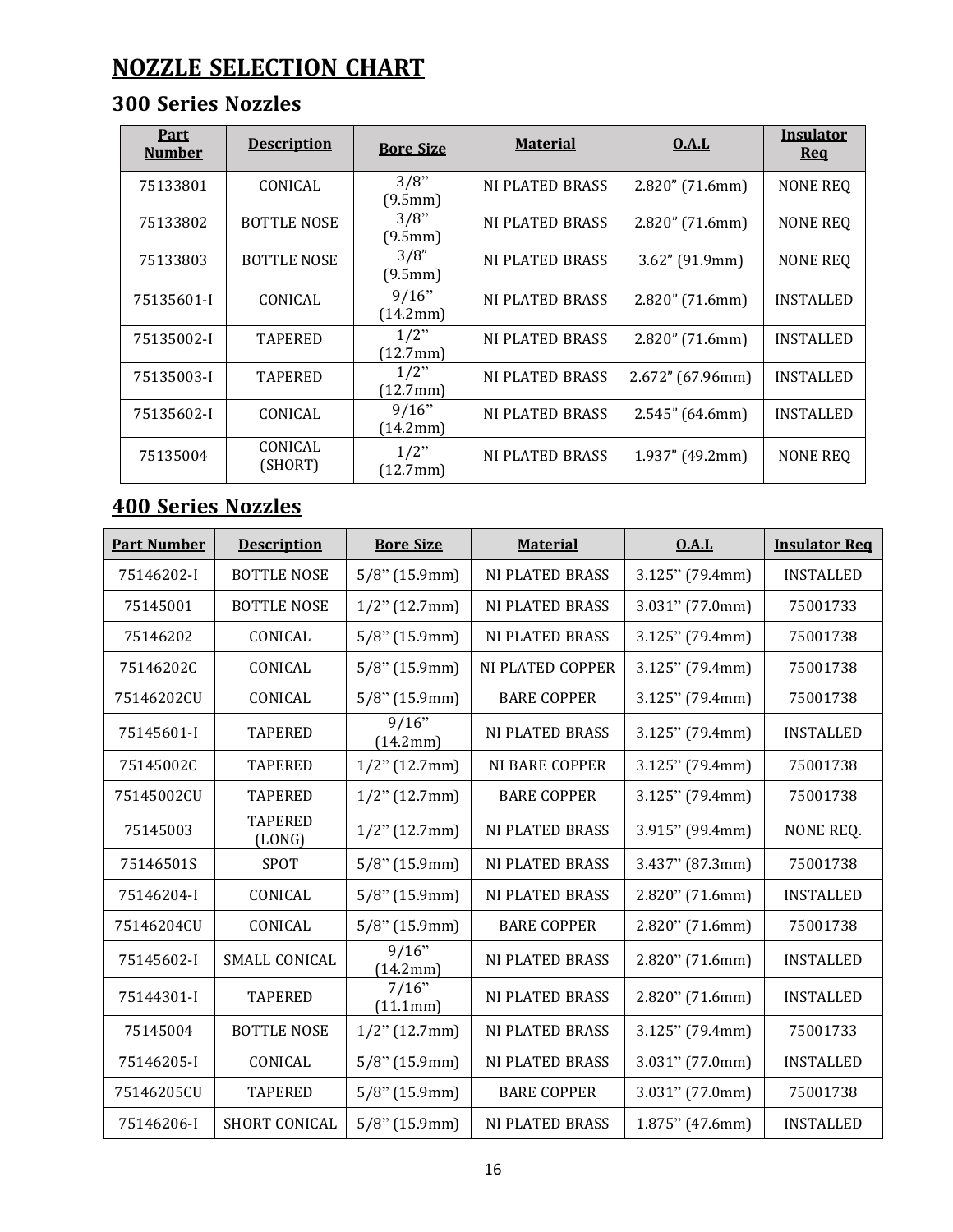| 75146207-I | <b>SHORT CONICAL</b>           | $5/8$ " (15.9mm)  | <b>NI PLATED BRASS</b> | $2.187$ " (55.6mm)  | <b>INSTALLED</b> |
|------------|--------------------------------|-------------------|------------------------|---------------------|------------------|
| 75147501   | CYLINDRICAL                    | $3/4$ " (19.0mm)  | <b>NI PLATED BRASS</b> | $3.125$ " (79.4mm)  | 75001738         |
| 7514501CU  | CYLINDRICAL                    | $3/4$ " (19.0mm)  | <b>BARE COPPER</b>     | $3.125$ " (79.4mm)  | 75001738         |
| 75145603-I | <b>SHORT</b><br><b>TAPERED</b> | 9/16"<br>(14.2mm) | <b>NI PLATED BRASS</b> | $2.375$ " (60.3mm)) | <b>INSTALLED</b> |
| 75145005   | <b>BOTTLE NOSE</b>             | $1/2$ " (12.7mm)  | <b>NI PLATED BRASS</b> | $2.820$ " (71.6mm)  | 75001733         |
| 75144302-I | <b>TAPERED</b>                 | 7/16"<br>(11.1mm) | <b>NI PLATED BRASS</b> | $3.125$ " (79.4mm)  | <b>INSTALLED</b> |

# **500 Series Nozzles**

| <b>Part Number</b> | <b>Description</b> | <b>Bore Size</b>       | <b>Material</b>        | <b>0.A.L</b>       | <b>Insulator</b><br><u>Req</u> |
|--------------------|--------------------|------------------------|------------------------|--------------------|--------------------------------|
| 75157501           | CONICAL            | 3/4"<br>(19.0mm)       | <b>NI PLATED BRASS</b> | $3.187$ " (81.0mm) | 75001740                       |
| 75156201           | <b>TAPERED</b>     | 9/16"<br>(14.2mm)      | <b>NI PLATED BRASS</b> | $2.670$ " (67.8mm) | 75001740                       |
| 75157001CU-I       | CONICAL            | 11/16"<br>$(17.46$ mm) | <b>BARE COPPER</b>     | $3.187$ " (81.0mm) | <b>INSTALLED</b>               |

# **CONTACT TIP SELECTION CHART**

# **M6 Contact Tips**

| <b>Part Number</b> | <b>Wire Size</b>  | <b>Nominal I.D</b> | <b>Description</b>     |
|--------------------|-------------------|--------------------|------------------------|
| Copper (CU)        |                   |                    |                        |
| 75023511           | $0.023$ " (0.6mm) | 0.034"             | Contact Tip (Standard) |
| 75030511           | $0.030$ " (0.8mm) | 0.038"             | Contact Tip (Standard) |
| 7535511            | $0.035$ " (0.9mm) | 0.044"             | Contact Tip (Standard) |
| 75035512           | $0.040$ " (1.0mm) | 0.048"             | Contact Tip (Standard) |
| 75045511           | $0.045$ " (1.2mm) | 0.053"             | Contact Tip (Standard) |
| 75045512           | $0.045$ " (1.2mm) | 0.059"             | Contact Tip (Standard) |

# **M8 Contact Tips**

| <b>Part Number</b>                     | <b>Wire Size</b>  | <b>Nominal I.D</b> | <b>Description</b>     |
|----------------------------------------|-------------------|--------------------|------------------------|
| Copper (CU)                            |                   |                    |                        |
| 75030014                               | $0.030$ " (.8mm)  | 0.038"             | Contact Tip (Standard) |
| 75035014                               | $0.035$ " (.9mm)  | 0.044"             | Contact Tip (Standard) |
| 75040014                               | $0.040$ " (1.0mm) | 0.048"             | Contact Tip (Standard) |
| 75045014                               | $0.045$ " (1.2mm) | 0.054"             | Contact Tip (Standard) |
| 75052014                               | $0.052$ " (1.3mm) | 0.061"             | Contact Tip (Standard) |
| 75062014                               | $0.062$ " (1.6mm) | 0.073"             | Contact Tip (Standard) |
| 75062015                               | $0.062$ " (1.6mm) | 0.076"             | Contact Tip (Standard) |
| 75078014                               | $0.078$ " (2.0mm) | 0.087"             | Contact Tip (Standard) |
| 75093014                               | $0.093$ " (2.4mm) | 0.106"             | Contact Tip (Standard) |
|                                        |                   |                    |                        |
| <b>Heat Resistant Technology (HRT)</b> |                   |                    |                        |
| 20030400                               | $0.030$ " (.8mm)  | 0.039"             | <b>HRT</b> Contact Tip |
| 20035400                               | $0.035$ " (.9mm)  | 0.041"             | <b>HRT</b> Contact Tip |
| 20040400                               | $0.040$ " (1.0mm) | 0.050"             | <b>HRT</b> Contact Tip |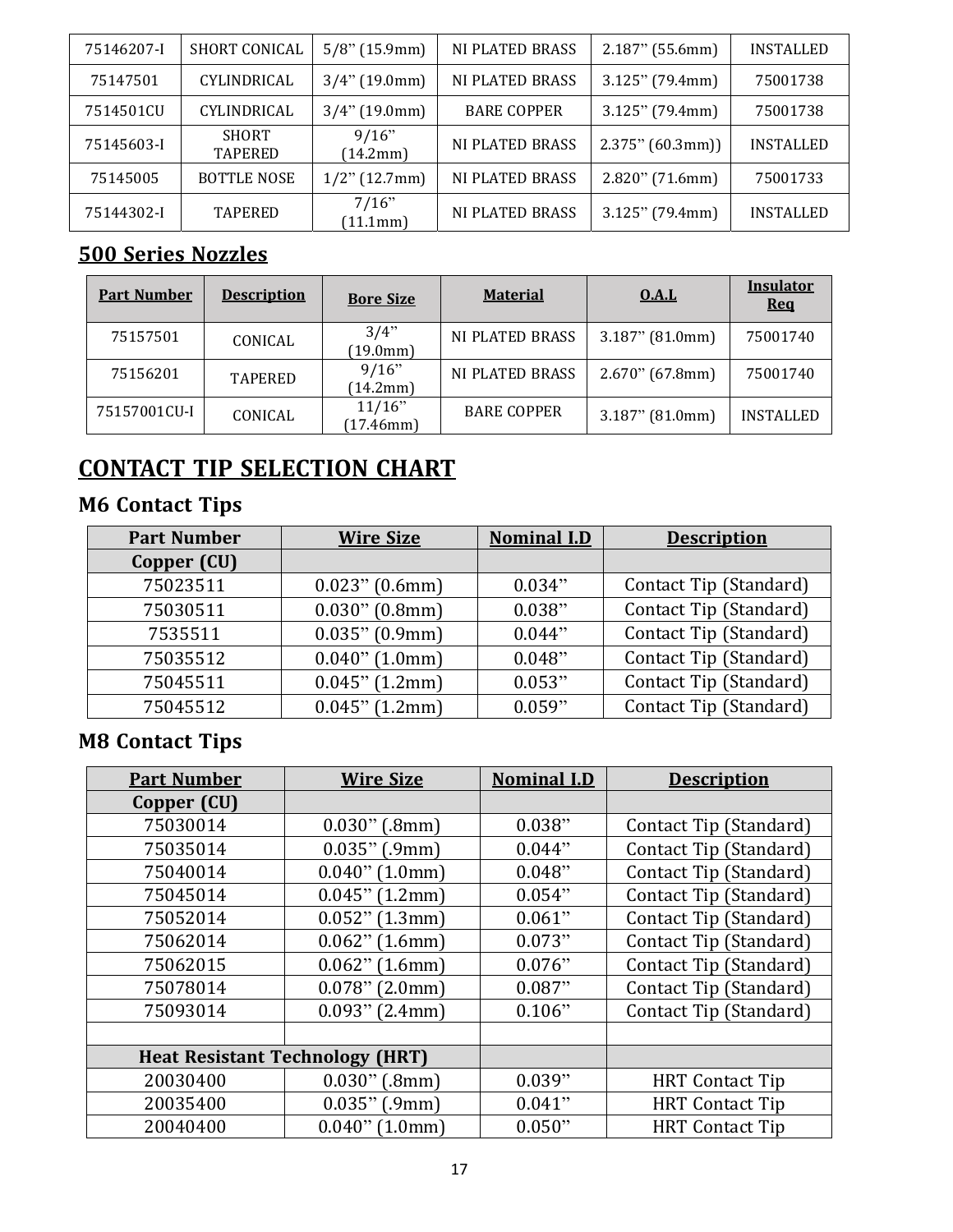| 20045400 | $0.045$ " (1.2mm) | 0.054" | <b>HRT</b> Contact Tip |
|----------|-------------------|--------|------------------------|
|          |                   |        |                        |
| 20030500 | $0.030$ " (.8mm)  | 0.039" | <b>HRT</b> Contact Tip |
| 20035500 | $0.035"$ (.9mm)   | 0.041" | <b>HRT</b> Contact Tip |
| 20040500 | $0.040$ " (1.0mm) | 0.050" | <b>HRT</b> Contact Tip |
| 20045500 | $0.045$ " (1.2mm) | 0.054" | <b>HRT</b> Contact Tip |
| 20052500 | $0.052$ " (1.3mm) | 0.061" | <b>HRT</b> Contact Tip |
| 20062500 | $0.062$ " (1.6mm) | 0.069" | <b>HRT</b> Contact Tip |

# **LINER SELECTION CHART**

| <b>Part Number</b> | <b>Description</b>                    |
|--------------------|---------------------------------------|
| 75005215T          | .023-.030 LINER, 5FT - T STYLE        |
| 75010215T          | .023-.030 LINER, 10FT - T STYLE       |
| 75015215T          | .023-.030 LINER, 15FT - T STYLE       |
| 75001222T          | .035-.045 LINER, 1FT - T STYLE        |
| 75005222T          | .035-.045 LINER, 5FT - T STYLE        |
| 75010222T          | .035-.045 LINER, 10FT - T STYLE       |
| 75015222T          | .035-.045 LINER, 15FT - T STYLE       |
| 75025222T          | .035-.045 LINER, 25FT - T STYLE       |
| 75001228T          | .045-1/16 LINER, 1FT - T STYLE        |
| 75005228T          | .045-1/16 LINER, 5FT - T STYLE        |
| 75010228T          | .045-1/16 LINER, 10FT - T STYLE       |
| 75015228T          | .045-1/16 LINER, 15FT - T STYLE       |
| 75025228T          | .045-1/16 LINER, 25FT - T STYLE       |
| 75001229T          | $5/64-3/32$ LINER, $1FT - T$ STYLE    |
| 75005229T          | $5/64-3/32$ LINER, $5FT - T$ STYLE    |
| 75010229T          | $5/64 - 3/32$ LINER, $10FT - T$ STYLE |
| 75015229T          | 5/64-3/32 LINER, 15FT - T STYLE       |
| 75025229T          | 5/64-3/32 LINER, 25FT - T STYLE       |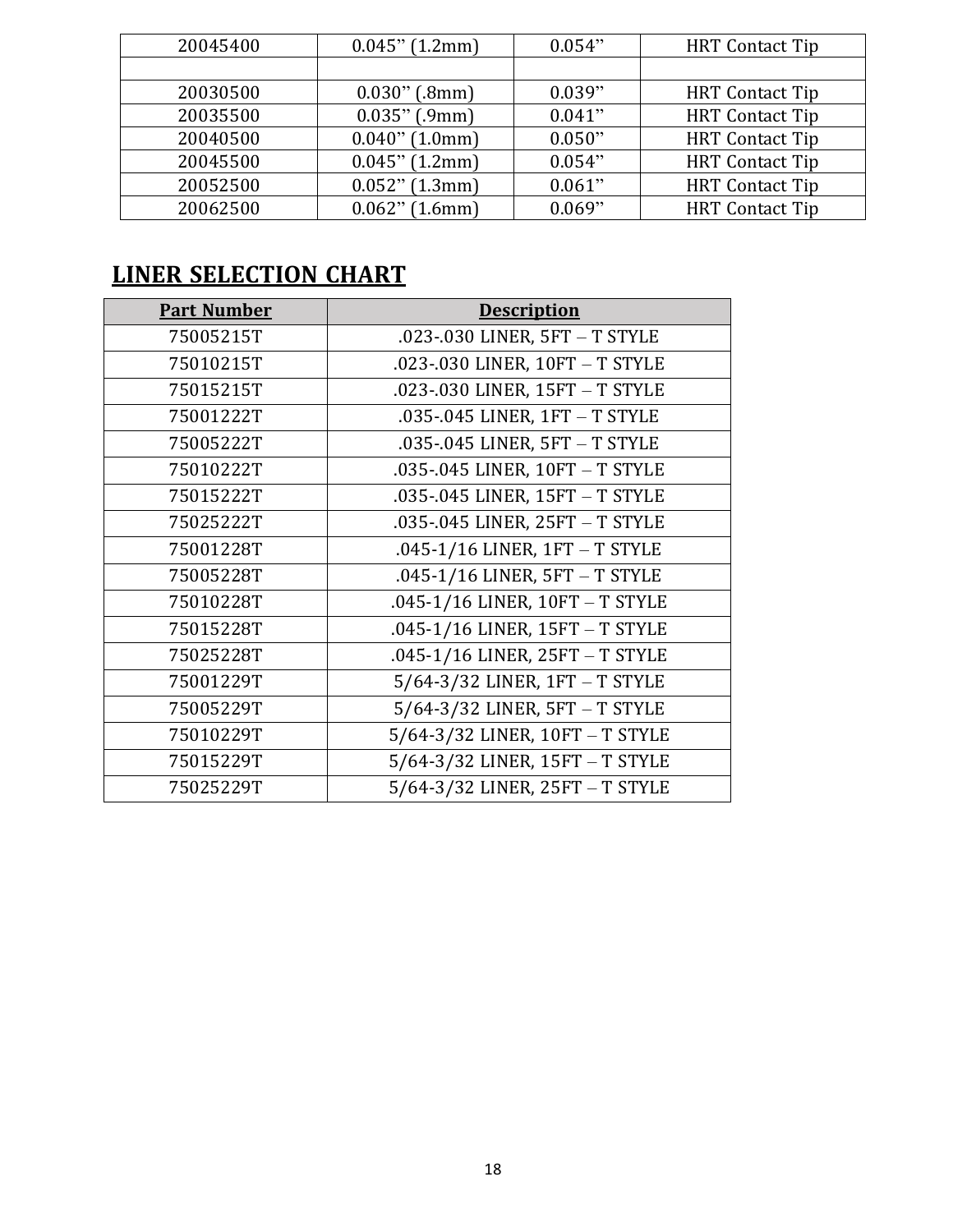#### **PARTS BREAKDOWN**

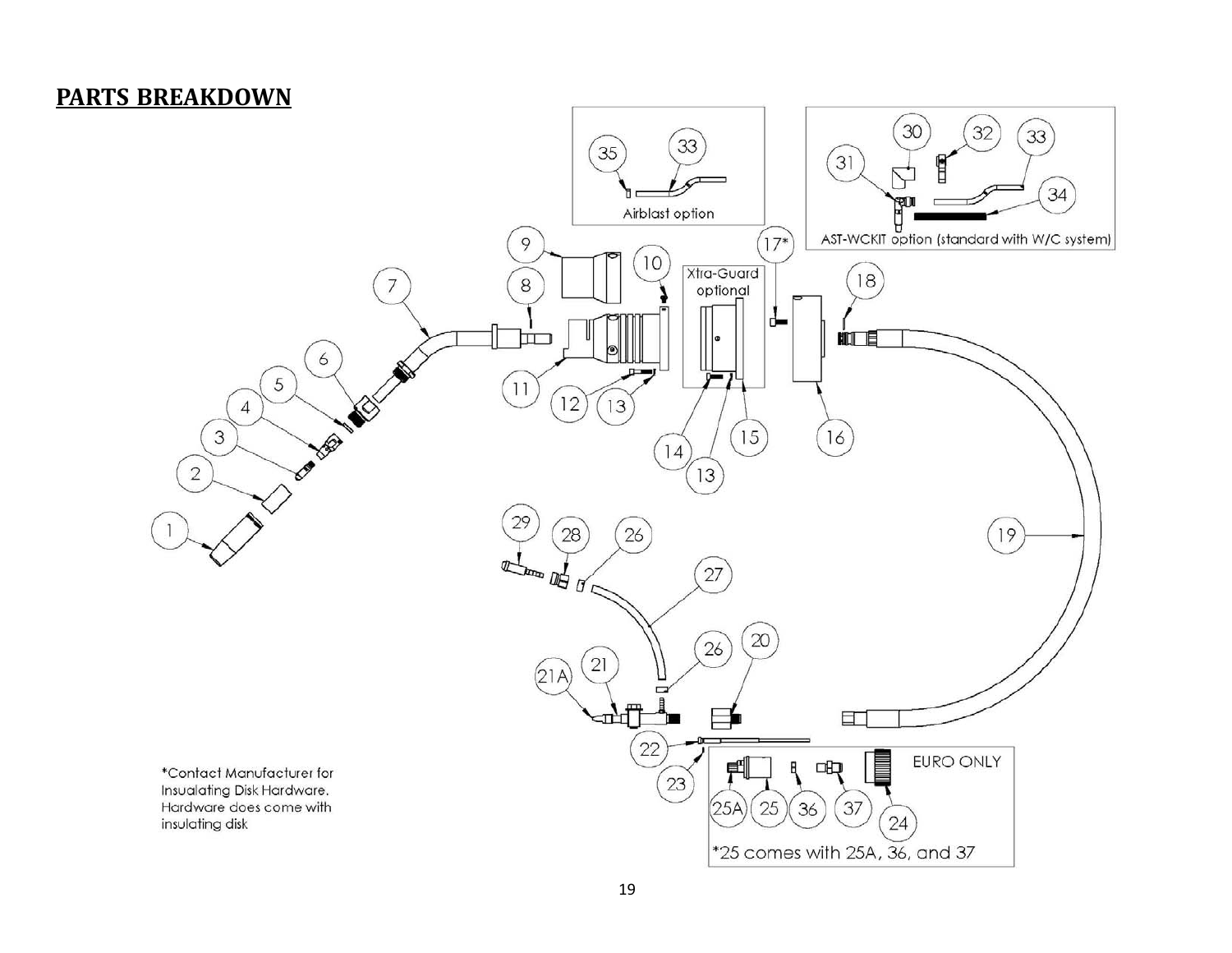| No.            | Description                         | 300A                        | 500A                             | 600A       | No.                             | Description                                | 300A                         | 500A          | 600A |
|----------------|-------------------------------------|-----------------------------|----------------------------------|------------|---------------------------------|--------------------------------------------|------------------------------|---------------|------|
| $\mathbf{1}$   | Nozzle                              | See Nozzle Selection Chart  |                                  |            | Panasonic Feeder<br>Pin         | 37577999                                   |                              |               |      |
| $\overline{2}$ | Nozzle Insulator                    | See Nozzle Selection Chart  |                                  |            | Tweco #4 Feeder<br>Pin          | 37577699                                   |                              |               |      |
| 3              | Contact Tip                         | See Tip Selection Chart     |                                  |            | Tweco #5 Feeder<br>Pin          | 37577930                                   |                              |               |      |
| 4              | Gas Diffuser,<br>Standard           | 75002007                    |                                  | 75004033   | <b>NS</b>                       | Gas Hose Kit (LU<br>only)                  | 37677902                     |               |      |
|                | Gas Diffuser, Short                 | 75002007S                   |                                  | 75004033S  | <b>NS</b>                       | O-ring - Miller Pin                        | 37577102                     |               |      |
|                | Gas Diffuser, Long                  | 75002007L                   | 75004033L                        |            | <b>NS</b>                       | <b>O-ring Euro</b><br><b>Adaptor Block</b> | 28500002                     |               |      |
|                | Gas Diffuser, X-<br>Long            | 75002007XL                  |                                  | 75004033XL | <b>NS</b>                       | O-ring Tweco #4<br>Pin                     | 37677102                     |               |      |
| 5              | <b>Insulating Washer</b>            | 75001003                    | 75001004                         |            | <b>NS</b>                       | 0-ring Tweco #5<br>Pin                     | 75000021                     |               |      |
| 6              | Replaceable Nozzle<br>Seat          | 75077800                    |                                  | 75077850   | 21A                             | Miller Retaining Nut                       |                              | 37577705-N    |      |
| 7              | Gooseneck, 22°                      | AST-322-H                   | AST-522-H                        | AST-622-H  |                                 | OTC Retaining Nut                          |                              | 38277001-N078 |      |
|                | Gooseneck, 45°                      | AST-345-H                   | AST-545-H                        | AST-645-H  |                                 | Euro Retaining Nut                         |                              | 37077005      |      |
| 8              | O-Ring - Gooseneck                  |                             | 75000026                         |            | 22                              | Liner                                      | See Liner Selection<br>Chart |               |      |
| 9              | Dust Boot                           | AST-100<br>AST-100WC        |                                  | 23         | Liner O-Ring                    | 75000001                                   |                              |               |      |
| 10             | <b>Touch Sensing</b><br>Screw       | 75077011                    |                                  | 24         | Euro Adaptor Nut                | 75077014                                   |                              |               |      |
| 11             | ArcSafe Rotary Unit                 | AST-1500                    |                                  | 25         | Euro Adaptor Block              | 75001148                                   |                              |               |      |
| 12             | AST-1500 Mounting<br>Screw          | AST-160                     |                                  | 25A        | Euro Retaining Nut              | 37077005                                   |                              |               |      |
| 13             | Lock Washer                         | AST-127                     |                                  | 26         | $7/16$ " Clamp                  | 38577108                                   |                              |               |      |
| 14             | Xtra-Guard<br><b>Mounting Screw</b> |                             | AST-159                          |            | 27                              | Gas Hose (per foot)                        | 38577087                     |               |      |
| 15             | Optional Xtra-<br>Guard             | AST-2000                    |                                  | 28         | 5/8"-18 RH Nut<br>(Gas; Type A) | 38677141                                   |                              |               |      |
| 16             | <b>Adaptor Insulating</b><br>Disc   |                             | SEE APPENDIX A-1                 |            | <b>NS</b>                       | 9/16-18 RH Nut<br>(Gas; Type B)            | 38677145                     |               |      |
| $17*$          | <b>Insulating Disc</b><br>Hardware  | <b>CONTACT MANUFACTURER</b> |                                  | 29         | 7/32" Nipple (Type<br>A)        | 38677142                                   |                              |               |      |
| 18             | O-Ring - Cable                      | 37677102                    |                                  | <b>NS</b>  | 9/16" Nipple (Type<br>B)        | 38677144                                   |                              |               |      |
| 19             | Cable Assembly                      | <b>CONTACT MANUFACTURER</b> |                                  | 30         | <b>Elbow Cover</b>              | AST-132                                    |                              |               |      |
| <b>NS</b>      | Cable Guard (per<br>foot)           | AST-108                     |                                  | 31         | <b>Elbow Connection</b><br>Kit  | AST-130A                                   |                              |               |      |
| $\mathbf{NS}$  | <b>Adaptor Support</b><br>Screw     | 75077011                    |                                  | 32         | Water Line Support              | AST-200                                    |                              |               |      |
| 20             | Dir Connect Block                   | 37077003                    |                                  | 33         | <b>Water Hose</b>               | 38577087                                   |                              |               |      |
| 21             | Miller Feeder Pin                   | 37577705                    |                                  | 34         | Metal Hose Cover                | 75002011                                   |                              |               |      |
|                | OTC / Daihen<br>Feeder Pin          | 37577700                    |                                  | 35         | 8mm Clamp                       | 38577104                                   |                              |               |      |
|                | OTC DP Series<br>Feeder Pin         |                             | 37577701<br>M11-1 Lock Nut<br>36 |            | 75001029                        |                                            |                              |               |      |
|                | Lincoln LN7 Feeder<br>Pin           |                             | 37577832                         |            | 37                              | M11-1 X 1/20-20<br>Adaptor                 | 75001151                     |               |      |

- Type  $A =$  Lincoln
- Type  $B = OTC / Panasonic$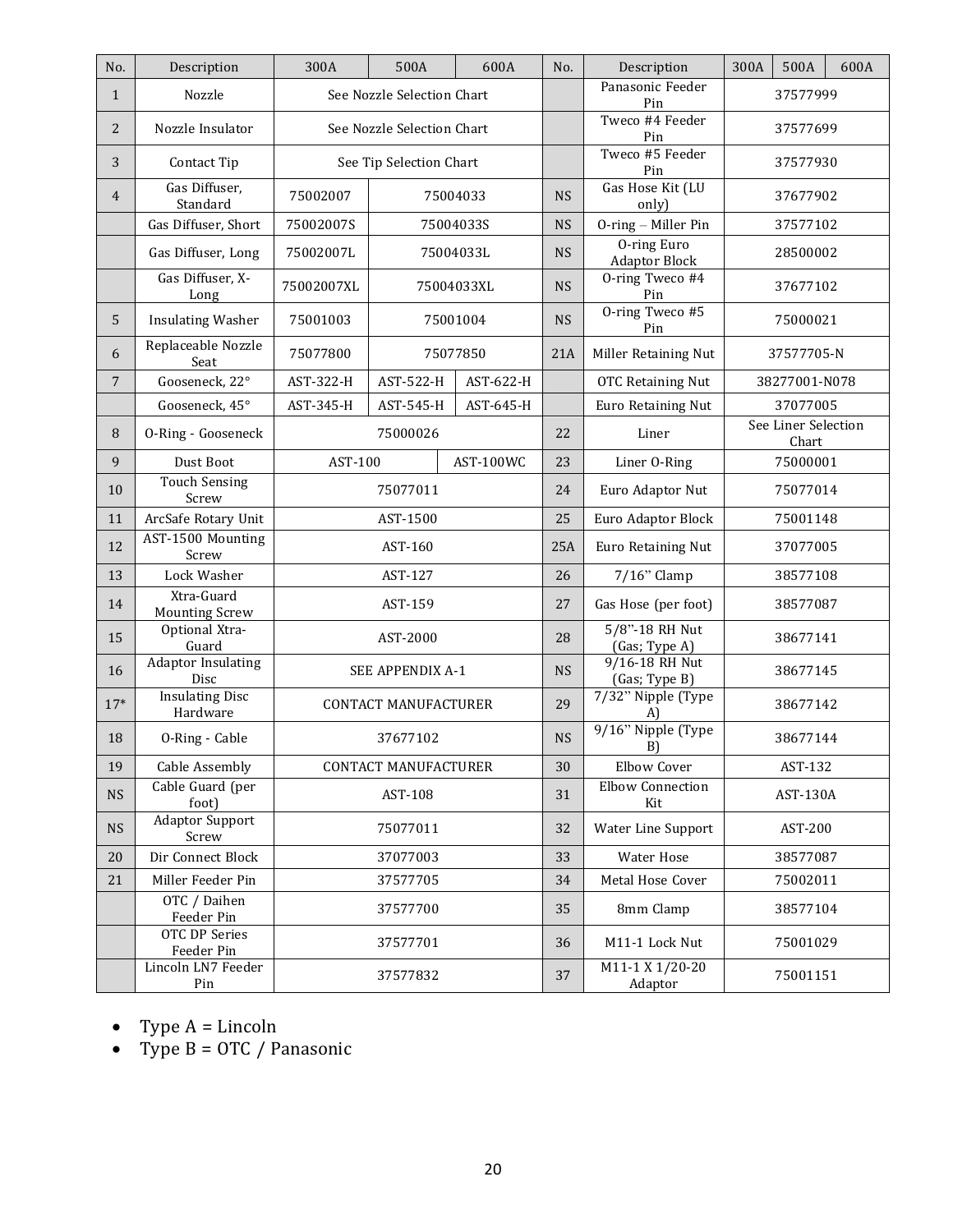# **APPENDIX**

# **A‐1 Insulating disk chart**

|                   |                                                                          |                 |                         | w/ Xtra-Guard      |                  |  |
|-------------------|--------------------------------------------------------------------------|-----------------|-------------------------|--------------------|------------------|--|
| <b>Robot Make</b> | <b>Model</b>                                                             | Air-<br>Cooled  | Water-<br><b>Cooled</b> | <b>Air-Cooled</b>  | Water-<br>Cooled |  |
| ABB               | IRB1660ID, IRB2600ID                                                     | AST-A101        | AST-A101WC              | AST-A101-SD        | AST-A101SDWC     |  |
| <b>ABB</b>        | IRB1520ID, IRB1600ID                                                     | <b>AST-A102</b> | AST-A102WC              | <b>AST-A102-SD</b> | AST-A102SDWC     |  |
| Fanuc             | Arcmate 100ic, Arcmate<br>120ic                                          | AST-F101        | AST-F101WC              | AST-F101-SD        | AST-F101SDWC     |  |
| Fanuc             | Arcmate 100id,<br>Arcmate 120id                                          | AST-F102        | AST-F102WC              | AST-F102-SD        | AST-F102SDWC     |  |
| Kuka              | KR6 R1820, HR 8<br>R1420, KR20 R1810                                     | <b>AST-K200</b> | AST-K200WC              | AST-K200-SD        | AST-K200SDWC     |  |
| Kawasaki          | <b>BA006N</b>                                                            | AST-K101        | AST-K101WC              | <b>AST-K101-SD</b> | AST-K101SDWC     |  |
| Motoman           | EA1400, EA1900,<br>MA1400, MA1900,<br>MA3100, VA1400,<br>VA1900          | AST-M101        | AST-M101WC              | AST-M101-SD        | AST-M101SDWC     |  |
| Motoman           | AR1440, AR1730,<br>AR2010, AR3120,<br>MA1440, MA2010,<br><b>VA1400II</b> | <b>AST-M102</b> | AST-M102WC              | AST-M102-SD        | AST-M102SDWC     |  |
| Daihen/OTC        | FD-B4L, NB4                                                              | AST-0101        | AST-0101WC              | AST-0101-SD        | AST-0101SDWC     |  |
| Daihen/OTC        | AX-V4AP                                                                  | AST-0102        | AST-0102WC              | AST-0102-SD        | AST-0102SDWC     |  |
| Daihen/OTC        | FD-B6                                                                    | AST-0103        | AST-0103WC              | AST-0103-SD        | AST-0103SDWC     |  |
| Panasonic         | TM-1100, TM-1400,<br>TM-1800                                             | AST-P101        | AST-P101                | AST-P101-SD        | AST-P101SDWC     |  |

\*For additional insulating disks, please contact the manufacturer.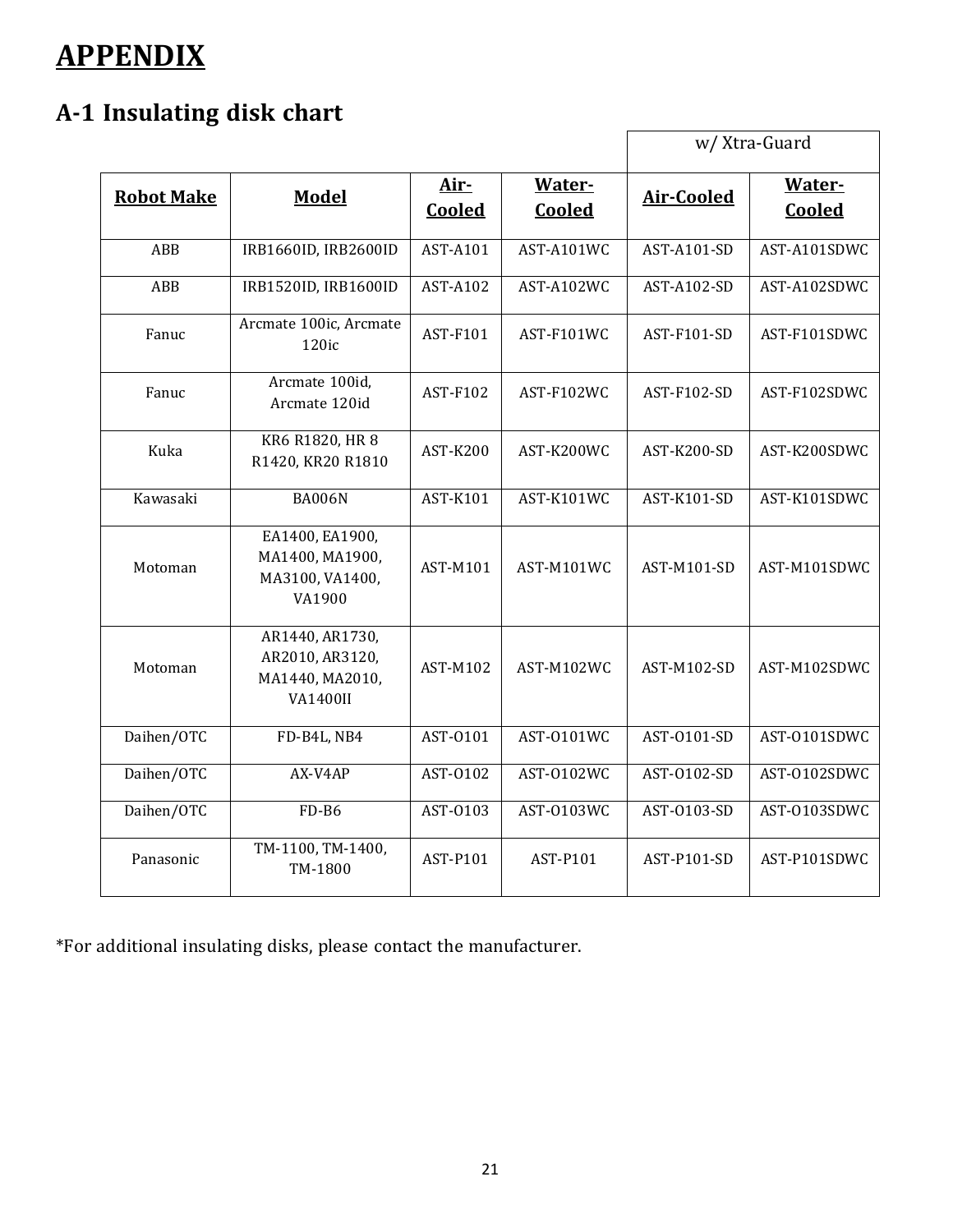# **A‐2 Unicable measuring**

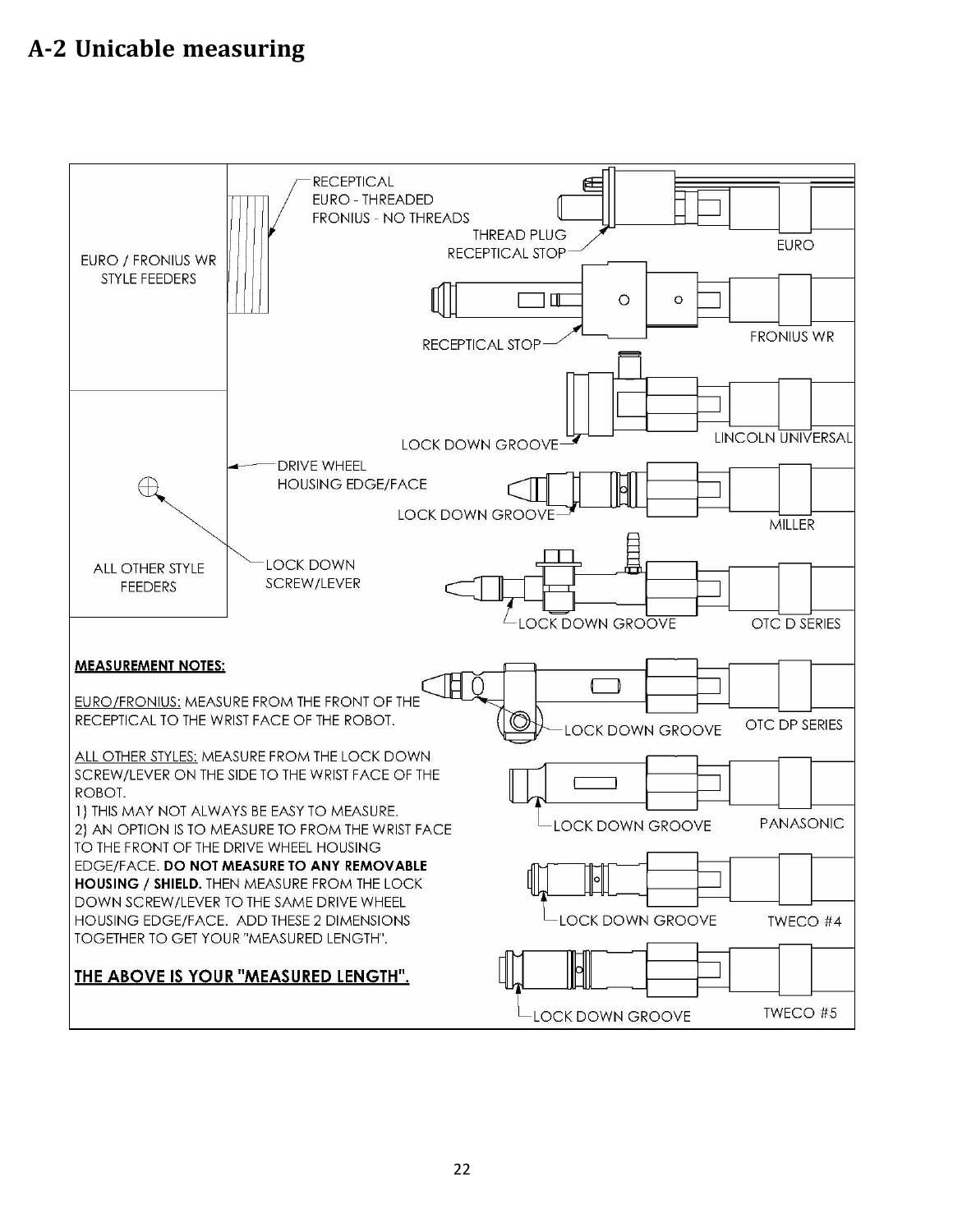# **A‐3 TCP Measurements**